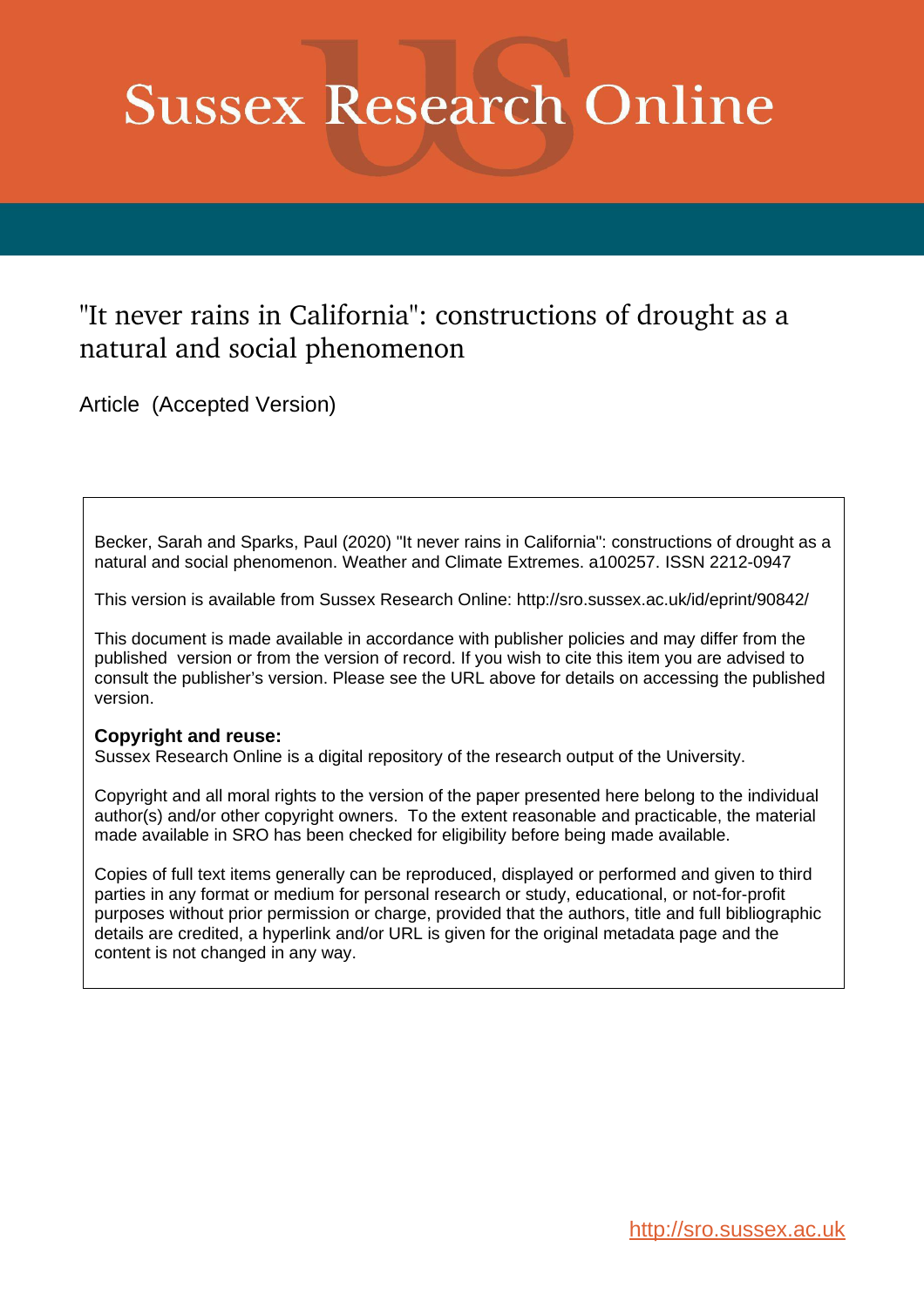# **"It never rains in California": Constructions of drought as a natural and social phenomenon**

#### Abstract

In response to suggestions that, in the West, inaction on climate change is due to climate change's perceived temporal and spatial distance, we examine how people in California responded to the local influence of climate change in relation to the California drought in 2015. Between 2012 and 2016 California experienced an exceptionally severe drought resulting in a variety of social impacts. In this paper, we focus on how people experienced and understood drought (rather than on their views on the connection between anthropogenic climate change and drought). Seventy-one interviews were conducted during ten weeks of fieldwork in late 2015 with people in urban and rural areas of California. Five emerging themes are discussed: (i) *conceptions of normality*, (ii) *location (inside versus outside urban areas)*, (iii) *emotional responses*, (iv) *understanding the drought as a social and political phenomenon*, and (v) *marginalised experiences of the drought*. Examining perceptions of drought can enhance our understanding of how people react to climate change and the construction of proximity and personal relevance.

Keywords: Public perceptions; Drought; California; Climate change; Psychological distance

**Acknowledgements**: The funding source had no involvement in the study design, in the collection, analysis and interpretation of data; in the writing of the paper; and in the decision to submit the article for publication.

# **Declarations of interest**: None

**Data statement:** The research data is confidential.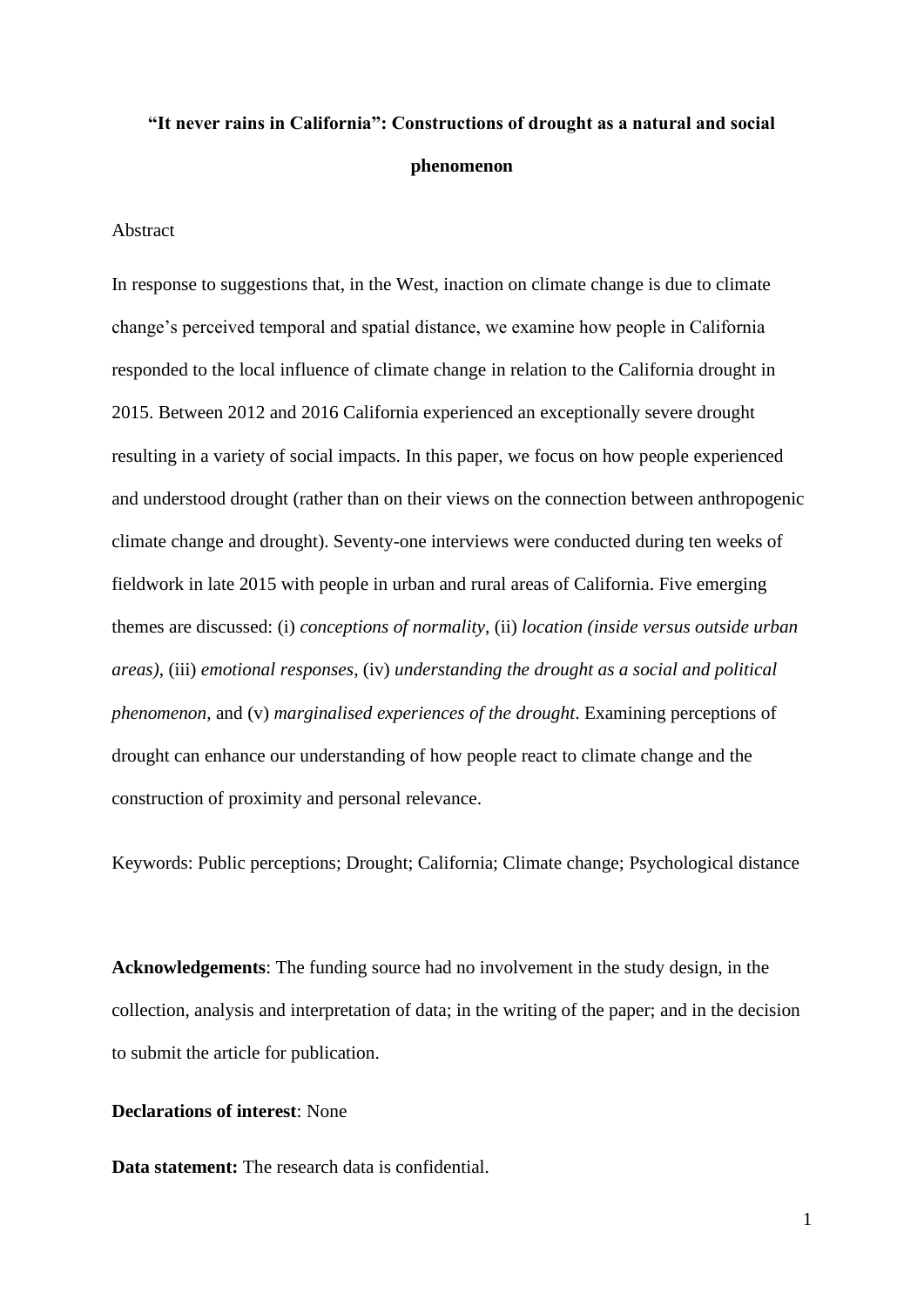#### **1. Introduction**

Between 2012 and 2016 an exceptionally severe drought struck California (Gleick, 2017; Griffin & Anchukaitis, 2014). At the outset, it is important to acknowledge that Southern California is a characteristically dry part of the state and that droughts are "a fundamental feature of the climate of western North America" (Griffin & Anchukaitis, 2014, p. 9017). Drought is generally defined as a lack of precipitation over a longer period of time, leading to a shortage of water for some group, sector or activity. Furthermore, the supply of water is contingent on social, political and economic decisions about its use and distribution:

Its impacts result from the interplay between the natural event (less precipitation than expected) and the demand people place on water supply, and human activities can exacerbate the impacts of drought. (National Drought Mitigation Center, 2015, cited in Mann & Gleick, 2015, p. 3859)

It has been suggested that the 2012 – 2014 period surpassed previous droughts in the mid-1970s and late-1980s and is unprecedented in at least the last 1200 years (Griffin & Anchukaitis, 2014). The drought was driven by simultaneous low precipitation and extreme high temperatures (AghaKouchak, Cheng, Mazdiyasni & Farahmand, 2014). Unique circumstances in the modern history of California resulted from the combination of increased demand and diminished surface water availability due to reduced snowpack, lower volume streamflows and lower reservoir levels (Griffin & Anchukaitis, 2014). Further, it has been predicted that drought severity in the south-western United States will continue in the future (Cayan et al., 2010). Cook, Ault and Smerdon (2015) have also suggested that risk of extreme drought, influenced mainly by higher temperatures, has been increasing in the western United States, irrespective of precipitation trends. There is evidence that the 2012 - 2016 drought was linked to anthropogenic climate change (Cook et al., 2015; Diffenbaugh, Swain &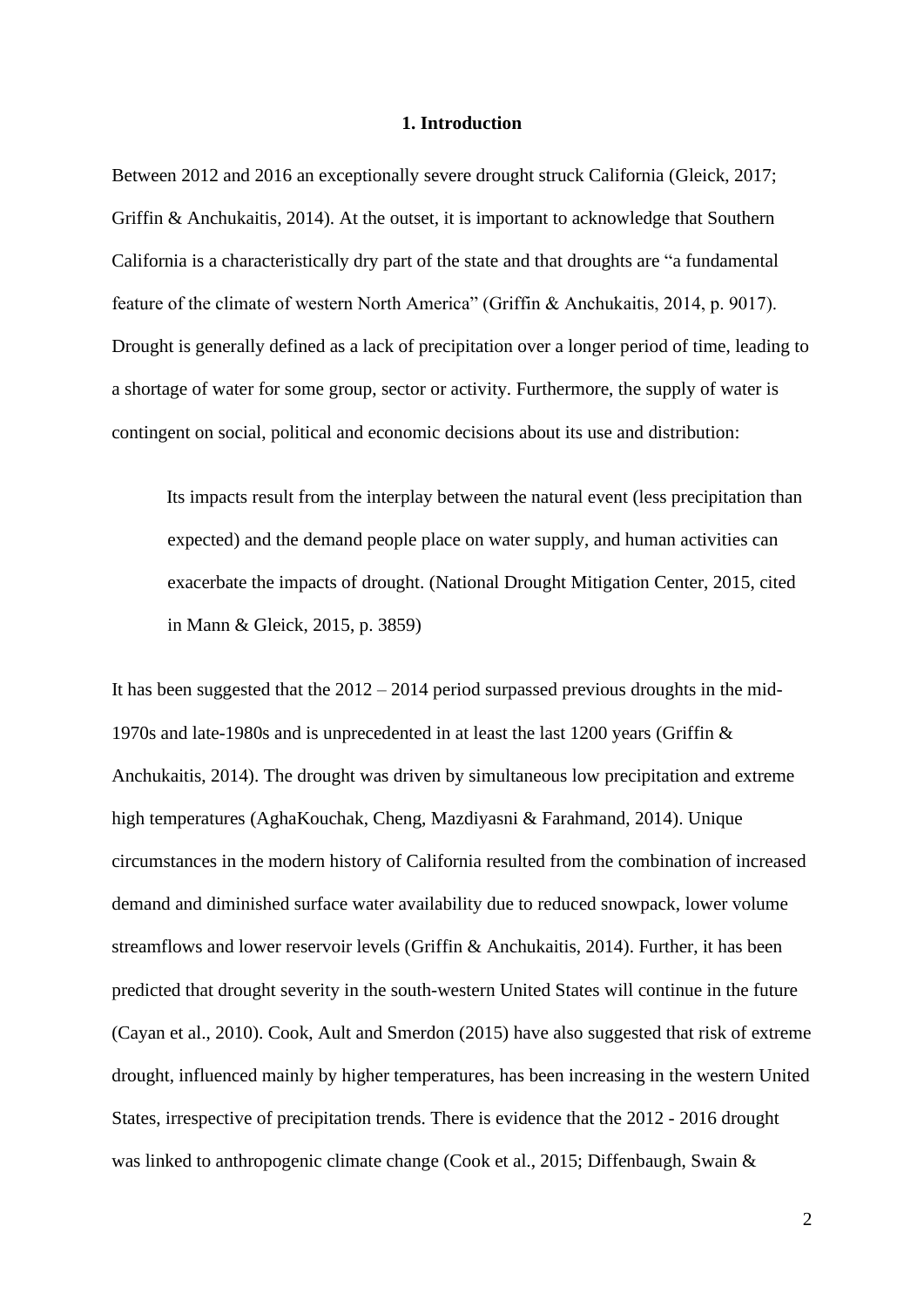Touma, 2015; Mann & Gleick, 2015; Wang, Hipps, Gillies & Yoon, 2014), with California's Governor Brown publicly acknowledging this (Knowles & Durisin, 2015).

While media representations do not determine public response to climate change or drought, many people do rely on media coverage to make sense of the complexities of climate change (Boykoff, 2011) and drought (Quesnel & Ajami, 2017). Accordingly, it is important to acknowledge the widespread reach and potential sway that the media can hold. As a consequence of media coverage of the link between climate change and the drought, and of the Governor's public response (e.g., Boxall, 2015; Debuys, 2015; Sahagun, 2015; Sobel, 2015), it is likely that many members of the public were aware of a link between the drought and climate change or – at least – were familiar with this suggestion. However, it has been proposed that journalists need to be more explicit about connections to climate change when covering local climate change related events (Allsop, 2018).

The drought itself received news coverage on a state, national and international level (Terhaar, 2015). Quesnel and Ajami (2017) found the media coverage of this drought to be extraordinarily high across nine national daily and California-based newspapers. The authors note that coverage began in 2012 and spiked after the second declaration of a state-wide drought emergency by Governor Brown. In some months, hundreds of newspaper stories covering drought were published nationally. The authors also examined the relationship between public interest and drought awareness (by examining Google search trends) and mass media. They found a significant positive correlation between newspaper article volume and Google searches for "California drought". Further, they found an association between increased news coverage of the drought and reduced water use. However, while it could be expected that climate change coverage might also be higher in California, data by Boykoff et al. (2019) suggest that climate change coverage was similar in the Washington Post and the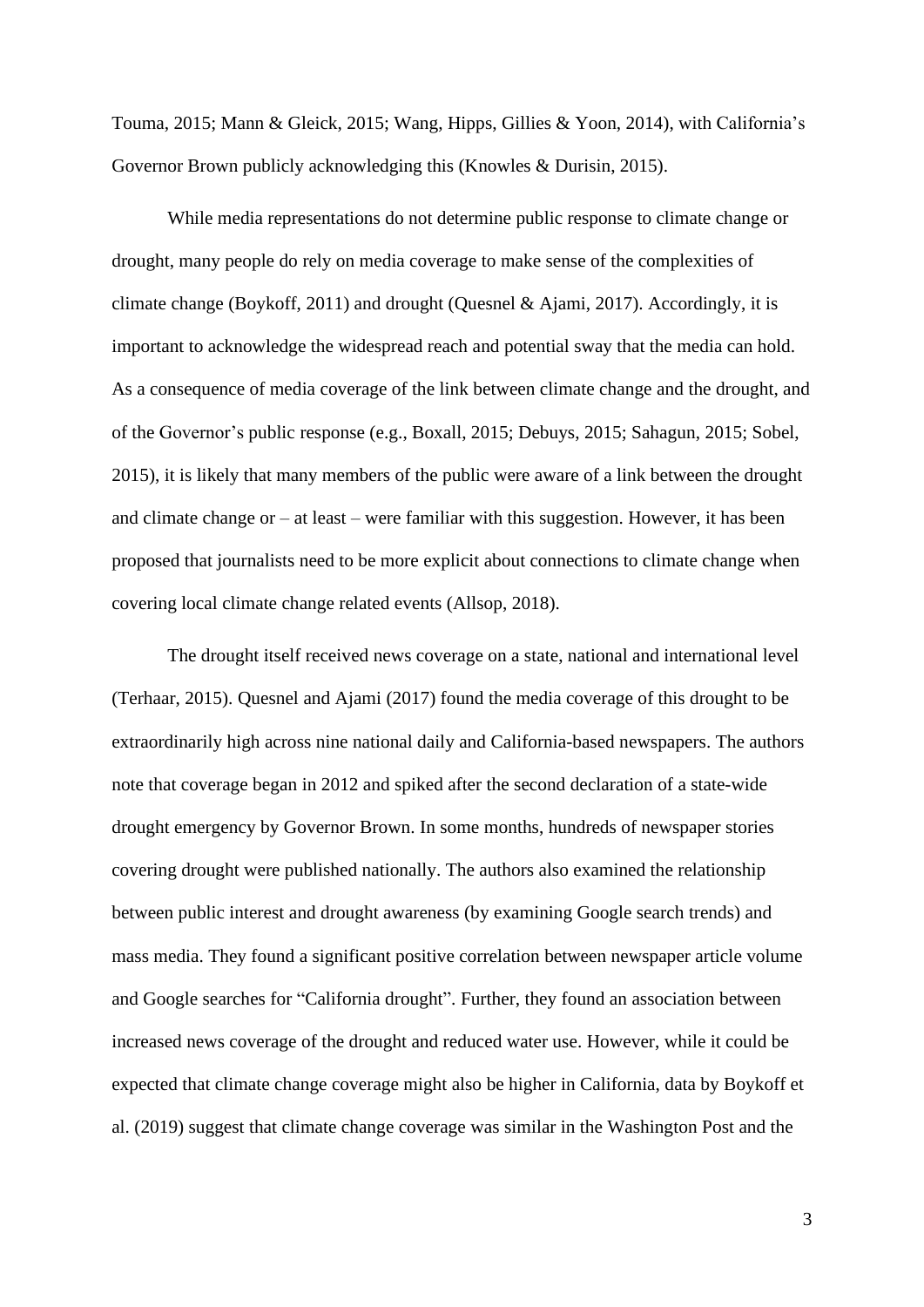Los Angeles Times (e.g., there were 120 articles in the former and 105 in the latter in December 2015).

The drought posed significant social and political challenges, with communities across the state being affected by drinking water shortages, reduced water for agriculture, higher wildfire risk and degraded habitat for wildlife (Executive order B-29-15, 2015). On 1<sup>st</sup> April 2015 Governor Brown issued an executive order enforcing state-wide mandatory reductions in urban potable water use by an average of 25% (State Water Resources Control Board [SWRCB], n.d.). Each water district had autonomy over how to achieve this and districts' reduction rates were adapted according to the existing residential per capita usage (with cuts ranging between 4-36% [SWRCB, 2015]). The timeframe for reductions was originally set for June 2015 through February 2016 and use reduction was relative to the water used in the same months in 2013. This raises a question over the extent to which the drought was perceived as 'normal' (since there had been previous droughts) or whether, due to its extremity and the imposition of mandatory water cuts, it was perceived as unusually severe.

The case of California is especially noteworthy because of the cultural context in which the drought occurred. Reisner (1986) suggested that the USA (and California in particular) has been constructed as a place where everything is possible, where there are few limits (natural or social); he also noted that several towns and cities in the south-western United States were built in deserts, in direct defiance of nature's hostility. The drought in California presents a reminder of a lack of water in that region and of humans' dependence on their natural environment. These reminders are exacerbated under increasing anthropogenic climate change impacts in the region (Cook et al., 2015; Diffenbaugh et al., 2015; Griffin & Anchukaitis, 2014; Mann & Gleick, 2015). One reason sometimes given for inaction on climate change mitigation is the idea that the effects of climate change are distant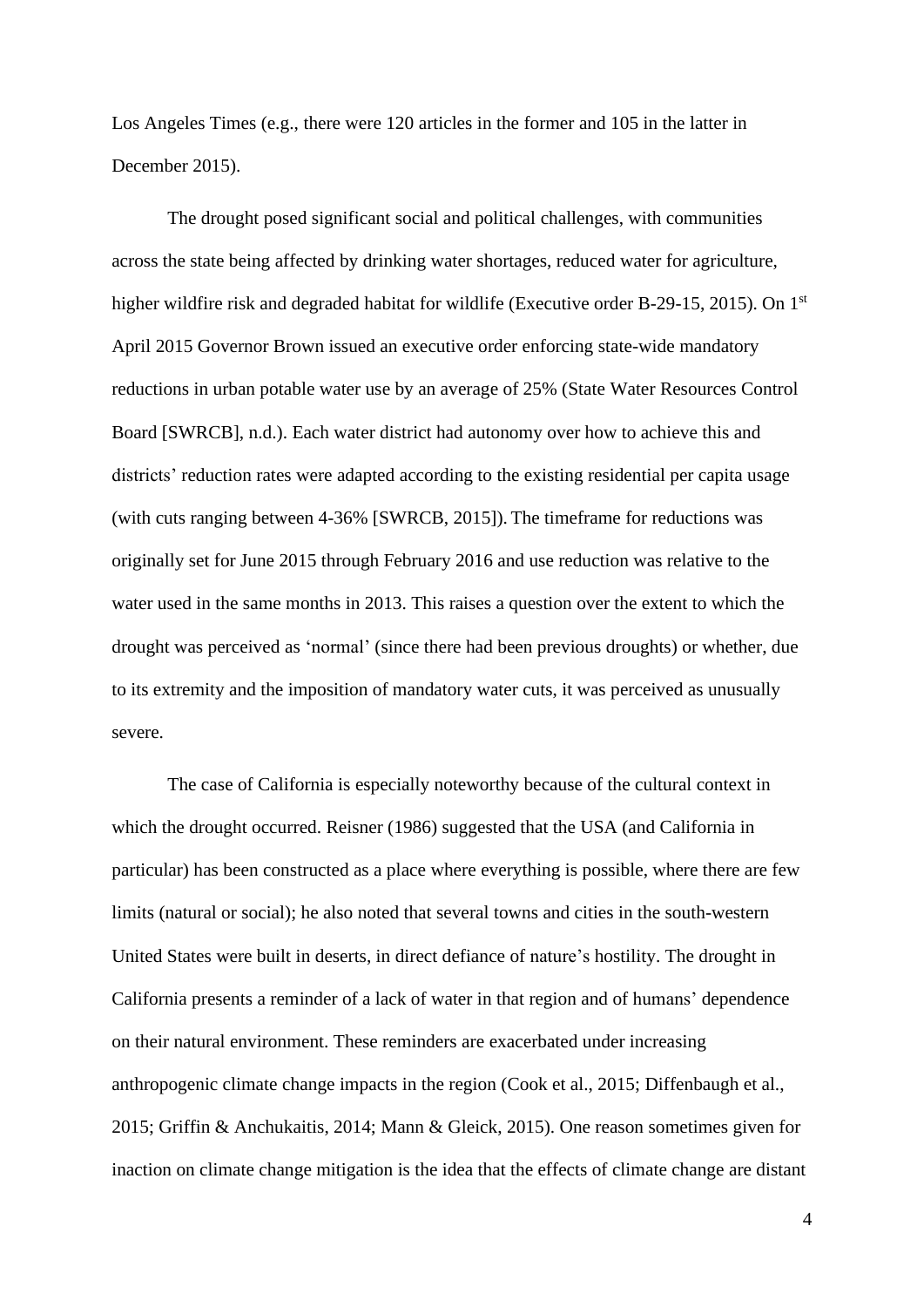in time and location (presumably from 'the West') and are therefore not tangible and immediate (Giddens, 2011; Swim et al., 2009<sup>1</sup>; Weber, 2006). A growing literature on 'psychological distance' has acknowledged that not only spatial proximity but also perceived temporal distance, perceived uncertainty and the extent to which a person feels directly personally affected by climate change will influence whether people engage with climate change issues (e.g., McDonald, Chai & Newell, 2015; Spence, Poortinga & Pidgeon, 2012).

Recent research has examined how people's beliefs about climate change are affected by personal experience of floods and droughts (e.g., Capstick et al., 2015; Leiserowitz, Maibach, Roser-Renouf & Hmielowski, 2012) as well as the effects of such experience on mitigation and adaptation intentions and behaviours (e.g., Blennow, Persson, Tomé & Hanewinkel, 2012; Demski, Capstick, Pidgeon, Sposato & Spence, 2017; Whitmarsh, 2008). Leiserowitz, Feinberg, Howe and Rosenthal (2013) reported that 55% of their Californian study sample agreed that they had personally experienced the consequences of global warming and 19% said global warming would cause a great deal of harm to them personally.

The role of personal experience was also highlighted by Capstick et al. (2015), who found that after the winter 2013/2014 floods in the UK, 26% of respondents (of a nationally representative sample living in flood affected areas) indicated that their level of concern over climate change had increased over the previous 12 months (69% reported that their concern remained about the same and 4% said it had decreased). However, it has also been noted that the relationship between the experience of climate events and people's views and engagement is not straightforward. Additional ideological or psychological processes, such as whether or

 $<sup>1</sup>$  The authors stated: "The likelihood of seriously and noticeably adverse events as the result</sup> [sic] global warming is bound to be small for the foreseeable future for many regions of the world" (p. 22).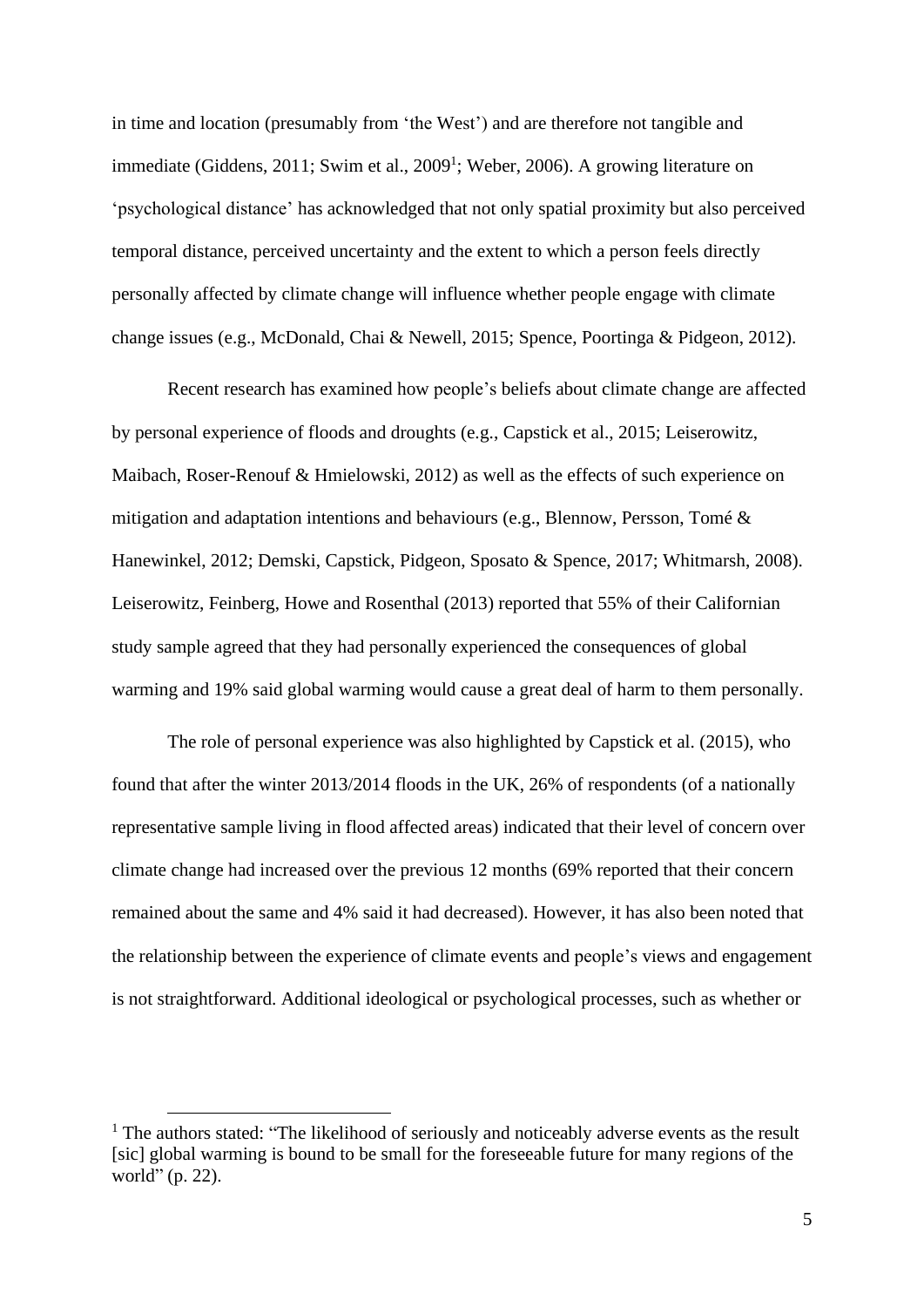not an individual attributes the experience to climate change, is often crucial for how they respond (Brügger, Dessai, Devine-Wright, Morton & Pidgeon, 2015).

Despite the increase in research on local climate change perceptions, fewer qualitative than quantitative investigations have been conducted. Some qualitative studies of drought experience have been carried out in Australia (e.g., Alston, 2006; Anderson, 2009; Pearce, Willis, Wadham & Binks, 2010) but there has been little corresponding qualitative research in the USA. In contrast to quantitative approaches, qualitative research may provide insight into people's experience of local changes by focusing on the detail of their views and responses. Examining US citizens' experience of the local evidence of climate change is particularly relevant given that perceptions have been argued to influence concern about, and action on, climate change (Armah et al., 2015; Blennow et al., 2012; Capstick et al., 2015; Leiserowitz et al., 2012; Swim et al., 2009). Moreover, the USA, as one of the (historically and current) highest per capita carbon emitters, is widely seen as having a large responsibility to reduce emissions (Klein, 2014; Norgaard, 2011).

#### **Why drought narratives matter**

Abbott and Wilson (2015) have suggested that understanding societal reactions to the notion and reality of climate change can be enabled by examining people's lived experience. In this paper we focus on Californian citizens' understanding and experience of the drought in 2015. This examination helps to contextualise views on the link between drought and climate change. The approach taken is similar to that of Pearce et al. (2010) who studied people's perceptions, attitudes, emotions and related responses to drought in South Australia. We investigate what kind of changes residents noticed and how they interpreted those changes. The key research questions were: How do Californian residents make sense of the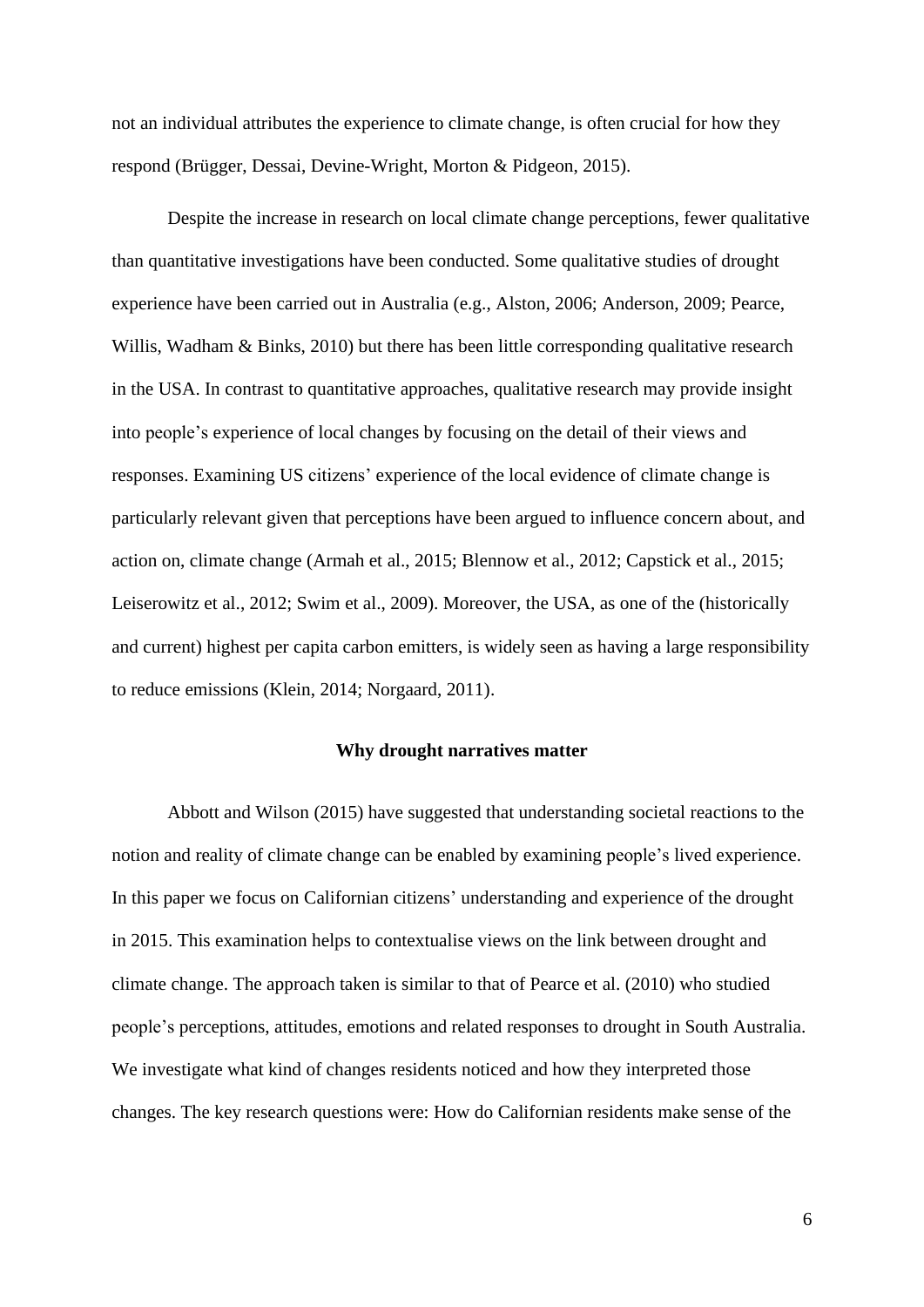drought in late 2015? What are some of the factors (e.g., location) that characterise and influence their experience of drought?

#### **2. Method**

Interviews were our method of choice in order to explore people's experience and understanding of the drought. We were not aiming to make generalisable claims (see Dworkin, 2012) about Californians' views or to quantify these. Although the responses are not representative of all Californians, there was replication and overlap in what participants were saying, suggesting common themes. In order to 'evidence' this we have included multiple quotes per analytic theme, ensuring that these come from different participants. Interviews can provide insight into people's experiences to a greater degree than do quantitative survey questions, because the interviewees can openly share their perspectives without being limited by a narrow range of response options. Further, the interviewer can also introduce follow-up questions, prompt elaboration, elicit clarification and thereby explore in greater depth people's reasoning and feelings.

Between 25<sup>th</sup> September to 8<sup>th</sup> December 2015, fieldwork was conducted on perceptions of the California drought. For purposes of anonymity the names of smaller locations are not mentioned and participants are given pseudonyms. The first author visited a range of locations, from large coastal cities to smaller towns in the north, south and east of California, as well as in the Central Valley. In total 71 people were interviewed; they were approached on the street, in cafés, or in other public spaces, or in some cases contacted by email. While this convenience sample is unlikely to be representative of the population of California, we chose a heterogenous sample to capture diversity in that society (rather than selecting one particular demographic group). The literature on appropriate sample sizes for qualitative research predominantly emphasises that there is no fixed guideline because it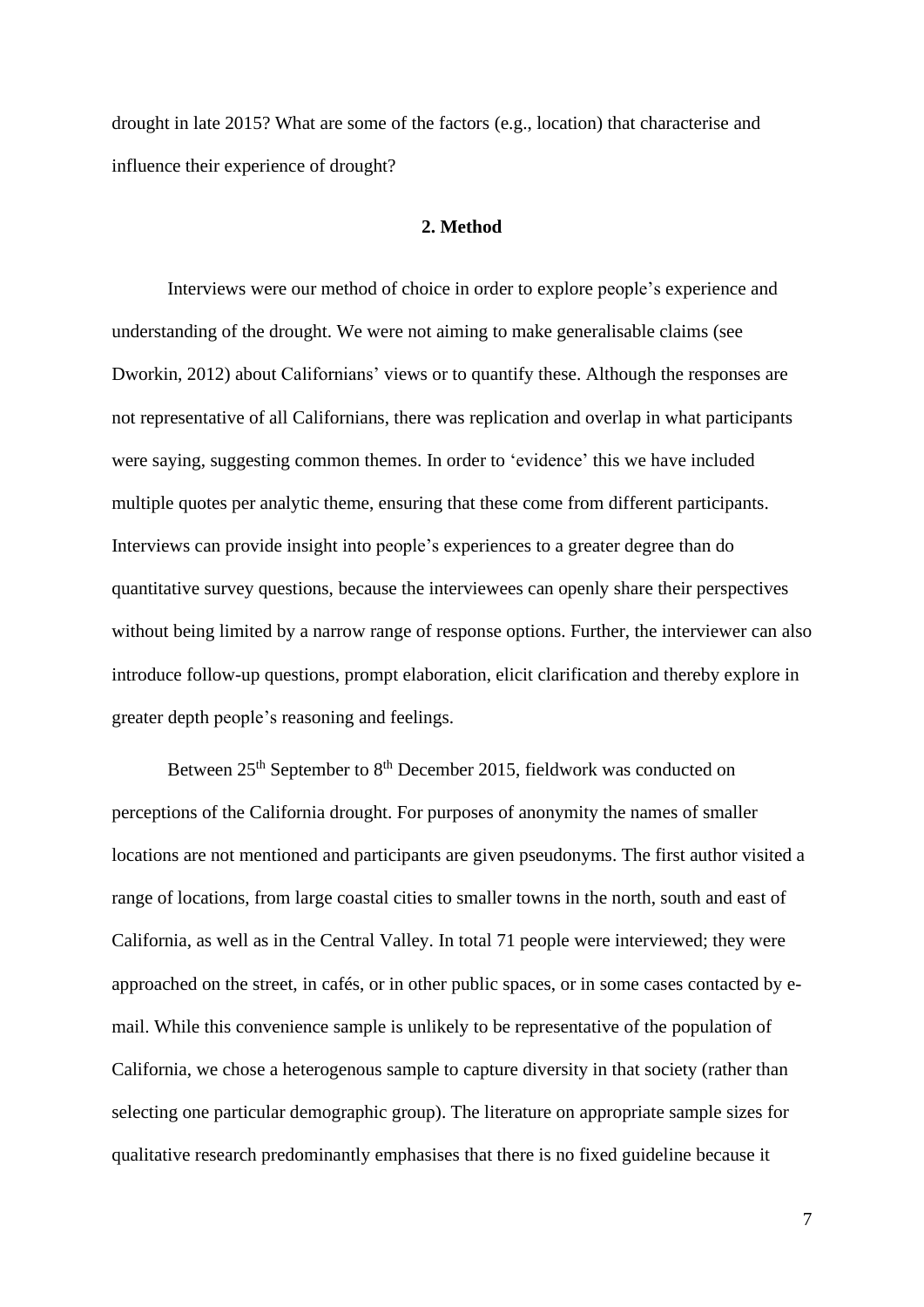fundamentally depends on the research aims, methodological and theoretical approaches (Baker & Edwards, 2012; Dworkin, 2012). For qualitative research methods, including interview studies, a sample size of around 30 people is often considered appropriate, with recommendations ranging from 5 to 50 participants (Dworkin, 2012; see also Mason, 2010).

Following a semi-structured interview schedule people were asked at the outset, whether they thought there was a drought or not, and if so, whether it was affecting them (see Table 1). Only towards the end of the interview were they prompted about what they thought was causing the drought, and whether or not it was related to climate change (these latter findings are presented elsewhere [authors anonymised, 2019]). The interviews were audiorecorded and lasted between four minutes and seventy-three minutes, with an average length of 20 minutes. The interview length varied as most participants were approached in public spaces and were interviewed for as long as was convenient for them. Participants were not asked to provide demographic information (such as age or profession) because this would have seemed intrusive in the informal and conversational setting of the public space interviews.

#### **2.1. Analytic approach**

Interviews were transcribed including false sentence starts, repetitions and most fillers; these were however removed from quotes reported here. The coding and data analysis were flexible and informed by thematic analysis (Braun & Clarke, 2006). The transcripts were coded in NVivo following a data-driven approach, rather than a pre-existing coding frame, or theoretical preconceptions. This means we identified themes by repeatedly reading and coding the transcripts, noting assumptions, overlap and difference in experience and opinions. The transcripts were coded into meaning units, which were then sorted into larger themes and subthemes. Taking an explorative approach, we noted recurrent topics and how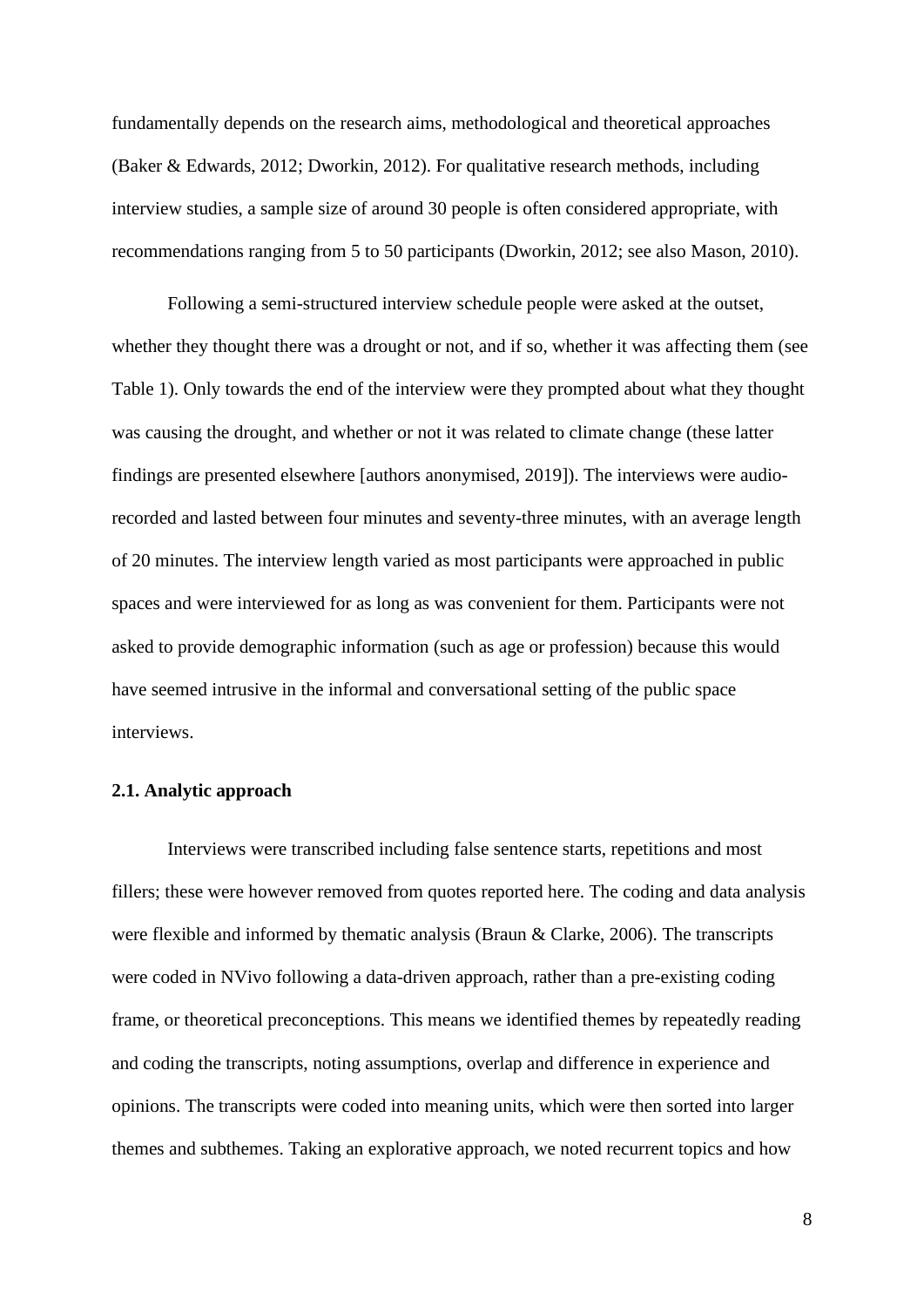these relate to each other and the research questions. We were also interested in less prevalent views to include difference and divergent opinions and experiences (cf. Elliott & Timulak, 2005).

Employing a broadly contextualist method, we examined how residents made sense of their experiences, while taking into account how these experiences related to the broader social context. Braun and Clarke (2006) place contextualist approaches within theories of critical realism, acknowledging how people explain and interpret their experiences, while examining the influence of the larger social context on their interpretations. For our analysis this means we were both interested in people's personal experience, as well as exploring how these were shaped by their surroundings, such as socially shared ideas of 'normal' or 'abnormal' climate.

In the following analysis, the extracts we provide are illustrative examples of the themes we identified as central to people's perceptions.

#### **3. Results**

The analysis presented in this paper is primarily concerned with people's perceptions of drought, in order to provide an insight into how people interpret local and specific climate developments. This serves as a basis for understanding how people construe climate change in their surroundings - even when climate change is not mentioned explicitly. We focus specifically on people's experience of drought, such as whether or not they acknowledged the drought and which factors they describe as influencing their experiences and interpretations. The analysis enables the examination of how changes in people's surroundings are experienced; although these changes may be associated with climate change by scientists, they may not be by all members of the public. Examining perceptions of drought is a baseline for understanding how and why people may or may not link drought to climate change.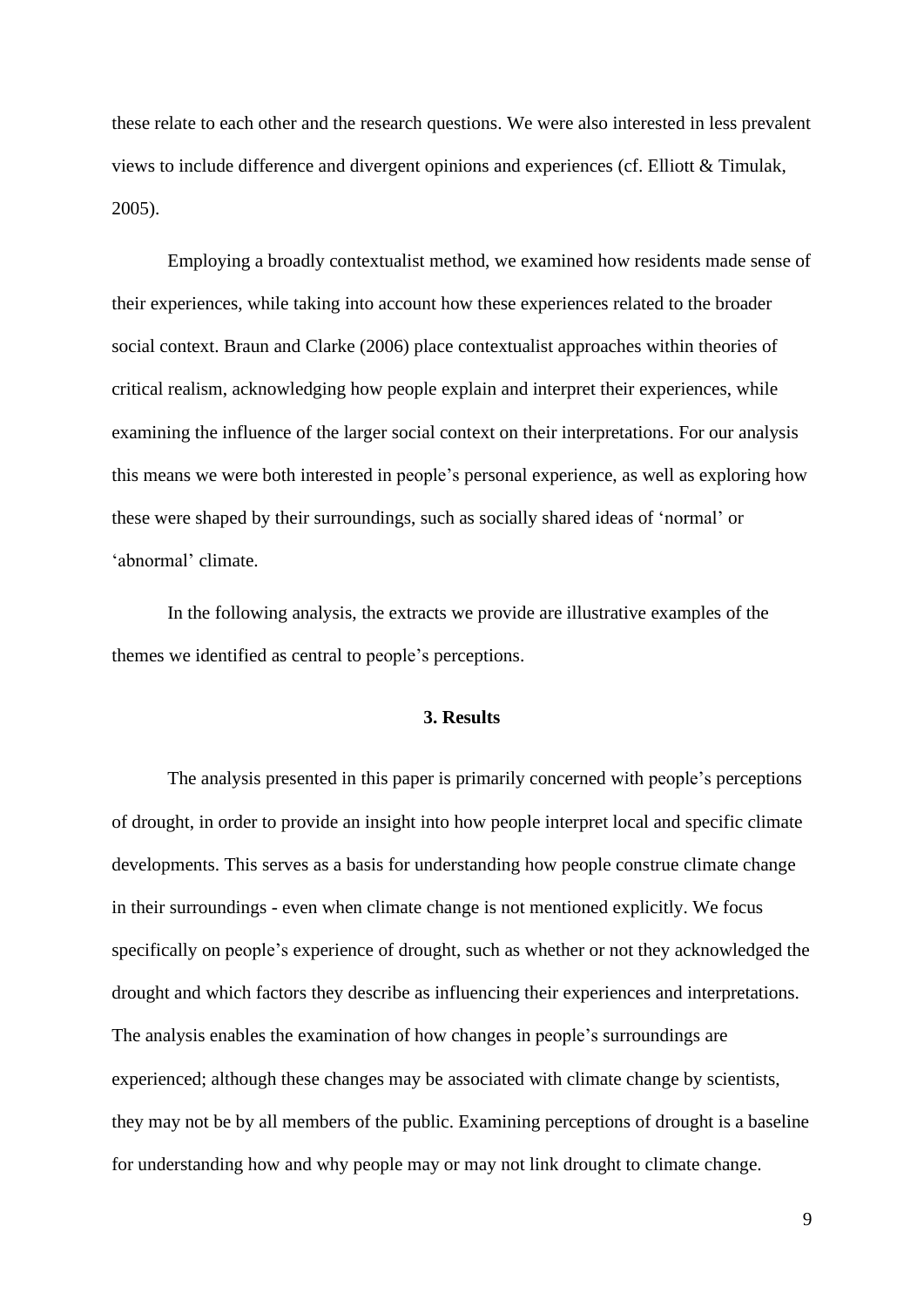Themes are marked in bold type and subthemes are in bold type and indented. Ellipses indicate that a passage has been removed and words in brackets explain what the participant meant.

#### **Theme 1. Conceptions of normality**

This theme explored people's ideas of what was considered 'normal', in relation, for example, to rainfall patterns, snowfall, and lake and river levels. These ideas involved certain conceptions of nature, which often reflected nature as separate from humans. Nature was conceptualised as weather, landscape features such as lakes, trees and mountains, and was contrasted to the human-built environment, such as cities. The idea of what constituted normality also had a temporal dimension, since people used comparisons with what had been 'normal' in the past: "The mountains were barren and normally it should have been just packed and white" (Anna, speaking of a visit to a mountainous region in eastern California). Notions of time were also involved in claims about droughts as being natural and cyclical (recurring over time) and therefore 'normal'.

Jake (not originally from California) noted that people in Los Angeles (LA) were used to not having water, as it had always been transported into the city from elsewhere and that therefore nothing had really changed as a result of the drought:

Jake: It's weird, when you talk to people that have lived here all their lives, they're kinda like, "yeah, whatever" ... "we've never had water" ... it just it never rains here, and they're used to that and they get their water from somewhere else and always have  $\ldots$  if you look around there's nothing different.

Establishing an idea of what is normal is necessary as a baseline comparison for noticing both landscape and weather changes, and changes in access to water. Anna's comment above presents her idea that previously the mountains would normally have been covered in snow at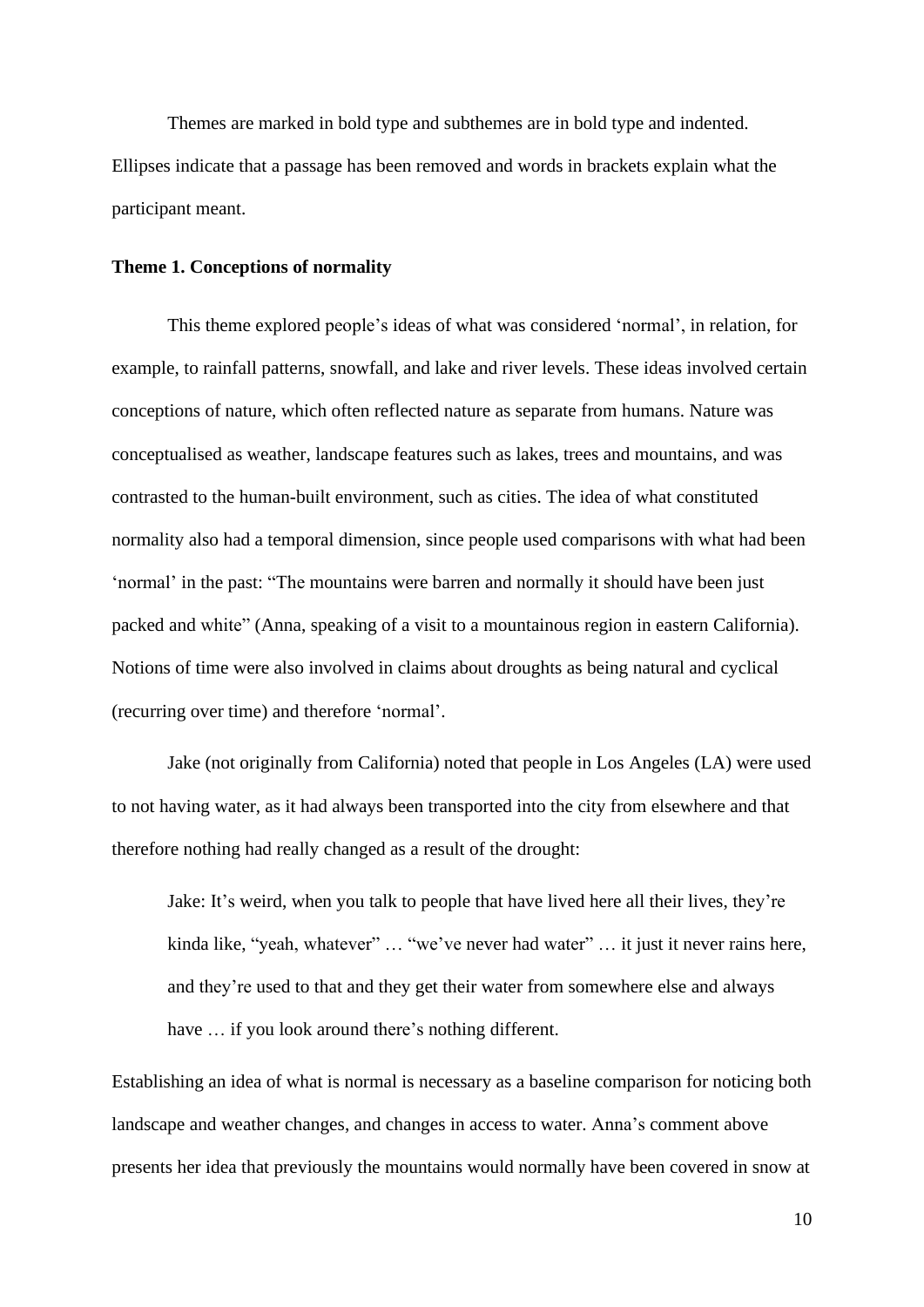that time of year, the absence of which she characterised as unusual. In contrast, Jake's response demonstrates that because Los Angeles "never had water" (i.e. it is imported), the absence of the city's own water had become normal; therefore the drought did not necessarily present a different state of affairs or cause for concern. People 'knowing' that the region was dry and their being used to this meant that the drought condition did not pose an 'abnormal' comparison.

#### **Theme 2. Location (inside versus outside urban areas)**

The level of exposure to changes in weather and landscape varied according to location, which influenced whether people described the drought as feeling more real or abstract. People in cities sometimes described noticing changes in weather, while people in rural areas also tended to notice changes in landscape.

**2.1. The role of weather in cities.** In San Francisco some people commented on the weather being warmer, on changes in the timing of seasons and, above all, on the absence of fog, which was seen as characteristic of the city. Anna described the noticeable changes in terms of warmer weather but suspected that people in her city did not feel the effects as much as did people in other places.

Anna: This kind of warmth that you've experienced day after day, after day, after day, is really unusual so, but, I don't know if people think it's the drought or if it's climate change, or if they just are like "well"… they don't care. But I don't feel that … we have to cinch our belts as much as like southern California or maybe other places.

**2.2. Observing changes in landscape.** People who lived in rural areas or towns tended to describe changes in their immediate surroundings. One town lay in a region that has historically experienced abundant water and mention of the pristine water supply tended to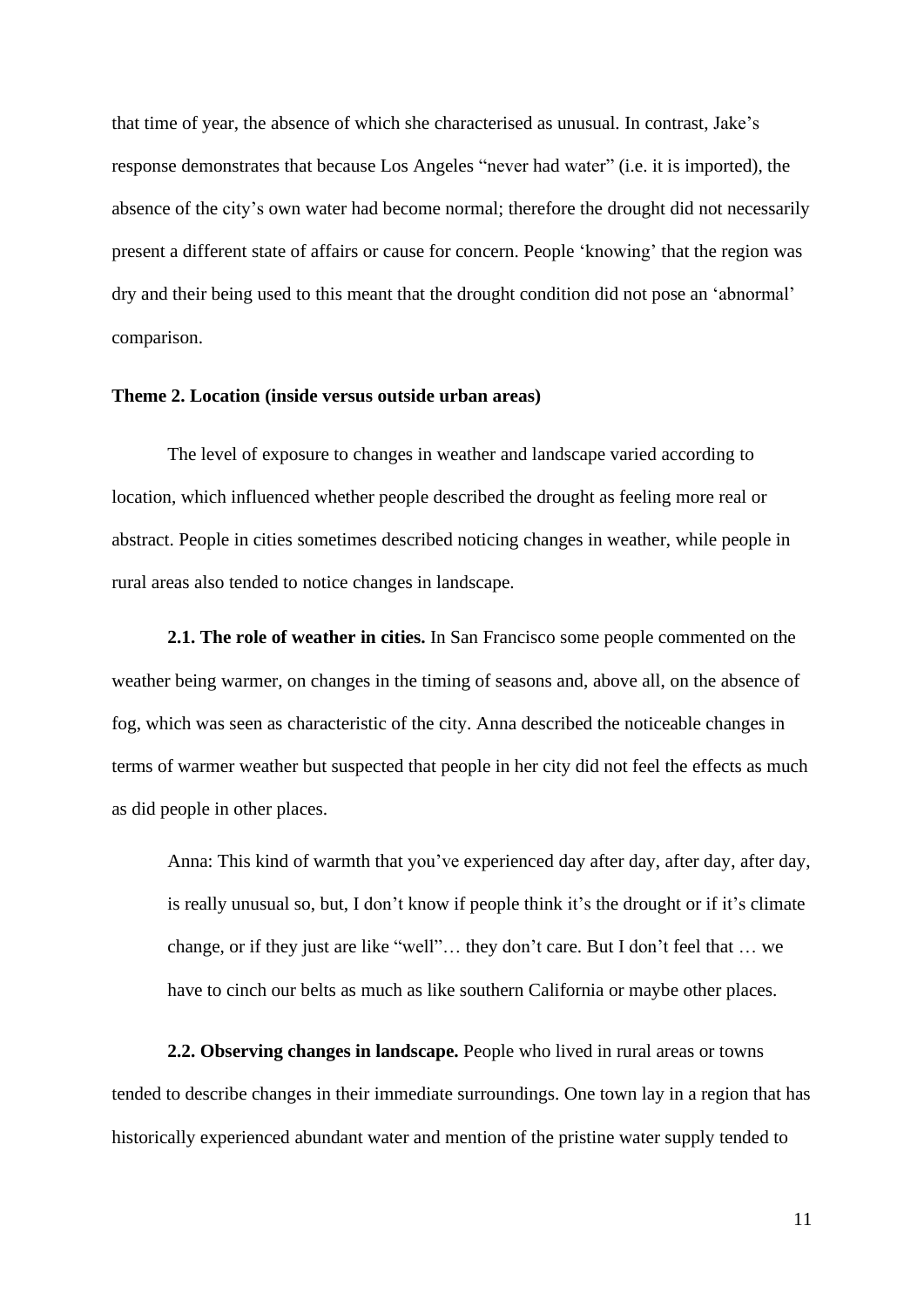come with a sense of appreciation. Here, however, water supplies were also running low and there was talk of the local springs running dry (see also Table 2):

Rod: Because there has been a drought the last four years … they had to turn the wells on, and last year … between the wells and the springs it barely kept up with demand.

Since that particular town relied on some of these springs for its water supply, people living there were able to closely monitor water running low. This was different from places such as LA, where water is brought in from elsewhere and where people are less closely familiar with their water source. However, in the abovementioned town water was still flowing from taps, so although people knew about direct changes in their surrounding landscape, they were not yet directly experiencing water shortages themselves.

#### **2.3. Drought as psychologically distant: In the city people feel less affected.**

People described feeling affected by the drought to differing degrees, depending on location. For example, in larger cities people seemed more likely to mention learning about the drought from the media than from direct experience. Larissa in San Francisco said she only knew about the drought from News sources and that she did not feel personally affected:

Larissa: But I only know that (there is a drought) because, I read it in the paper and see it on the news … I don't personally feel anything different. I mean, I believe it … but … it hasn't really affected me so much.

A similar point was made by Geoffrey in the same city (Table 2). Although people had been asked to reduce their water usage, some people in the city did not describe this mandate as a significant way in which the drought affected them. In the same area, Layla also stated that despite the water reduction measures, she sometimes forgot about the drought and that in the city people were "isolated" and did not understand its "seriousness" (Table 2). Similarly, Deborah in LA described that there was an intellectual but not a practical awareness of the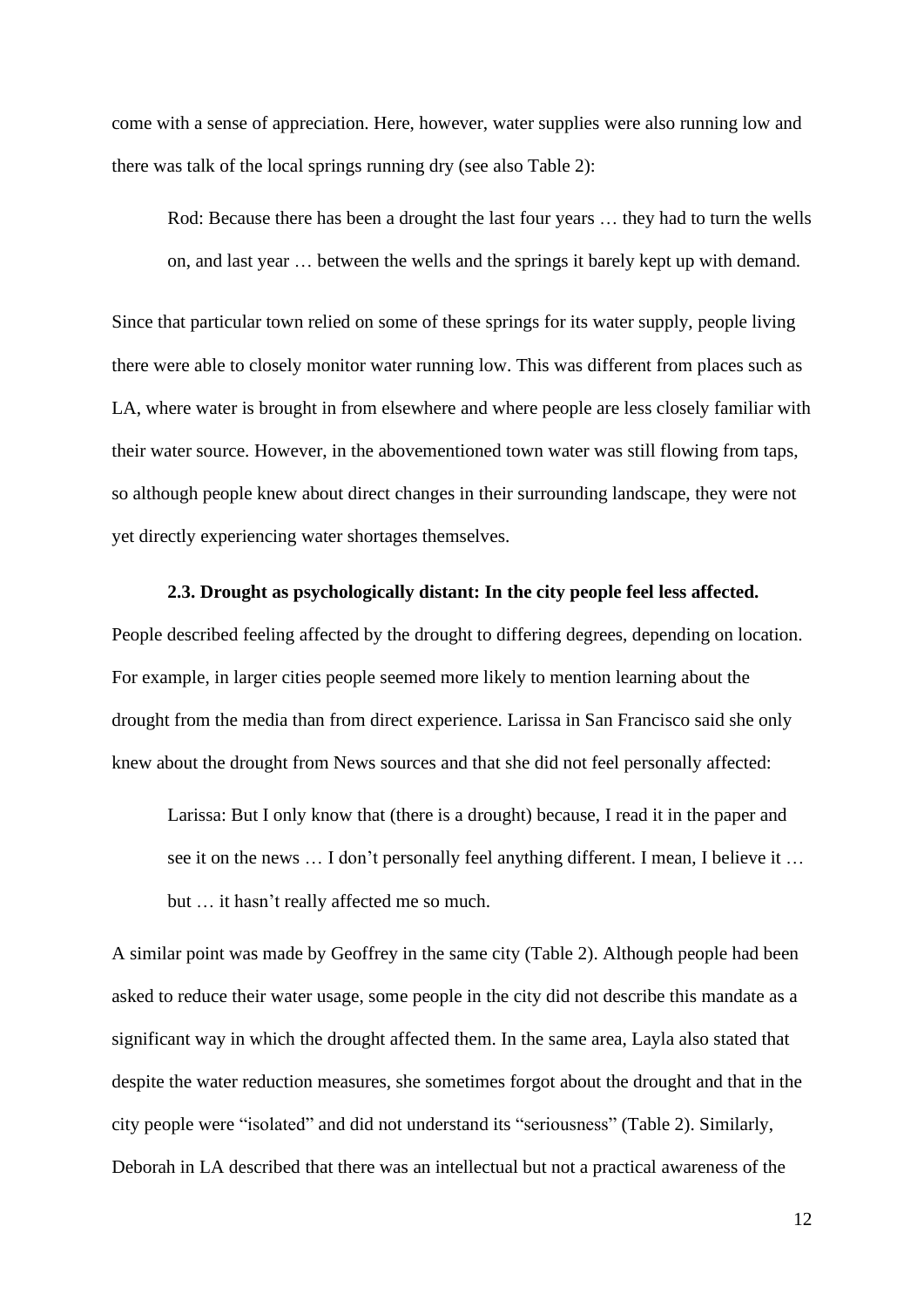drought, and she suggested that one reason for this was because everyday life was continuing as normal. This shows that, not only were ideas of what constituted normal weather patterns or landscapes important, but ideas of normal daily life also shaped people's experience of the drought. Because everyone else was continuing as usual, little disruption was experienced.

Deborah: We have been quite aware through the media of the drought issue … we haven't seen any difference in terms of every day of our lives and so it's just an intellectual awareness, but it's not a practical awareness. That's how it feels, that we're just hearing about it, they're scaring us about it, but … it's not affecting like our everyday life. Which can be disconcerting because you kind of go on with your life like everything is normal and you know, at what point will we feel the impact, you know, that's the question.

Related to Deborah's question about when people would feel the impact, Arthur thought that it had to get to the point where water was not coming out of the taps anymore (Table 2). Arthur also commented that "people need to feel it before they react", suggesting that effects of the drought were not yet bad enough to cause a more significant response.

Several of the above extracts suggest that people equated drought with water shortage. Since they did not experience direct water shortage, they took it to mean that they were not affected by the drought. However, institutional definitions of drought do not suggest that residents will necessarily experience running out of water during drought. This indicates that there might be a mismatch between how drought is defined in professional settings (e.g. less water availability than expected in relation to demand) and how it is understood in everyday conversation (where drought seems to be equated to experiencing water shortage). The importance of not being in touch with a gradually-declining water supply was highlighted by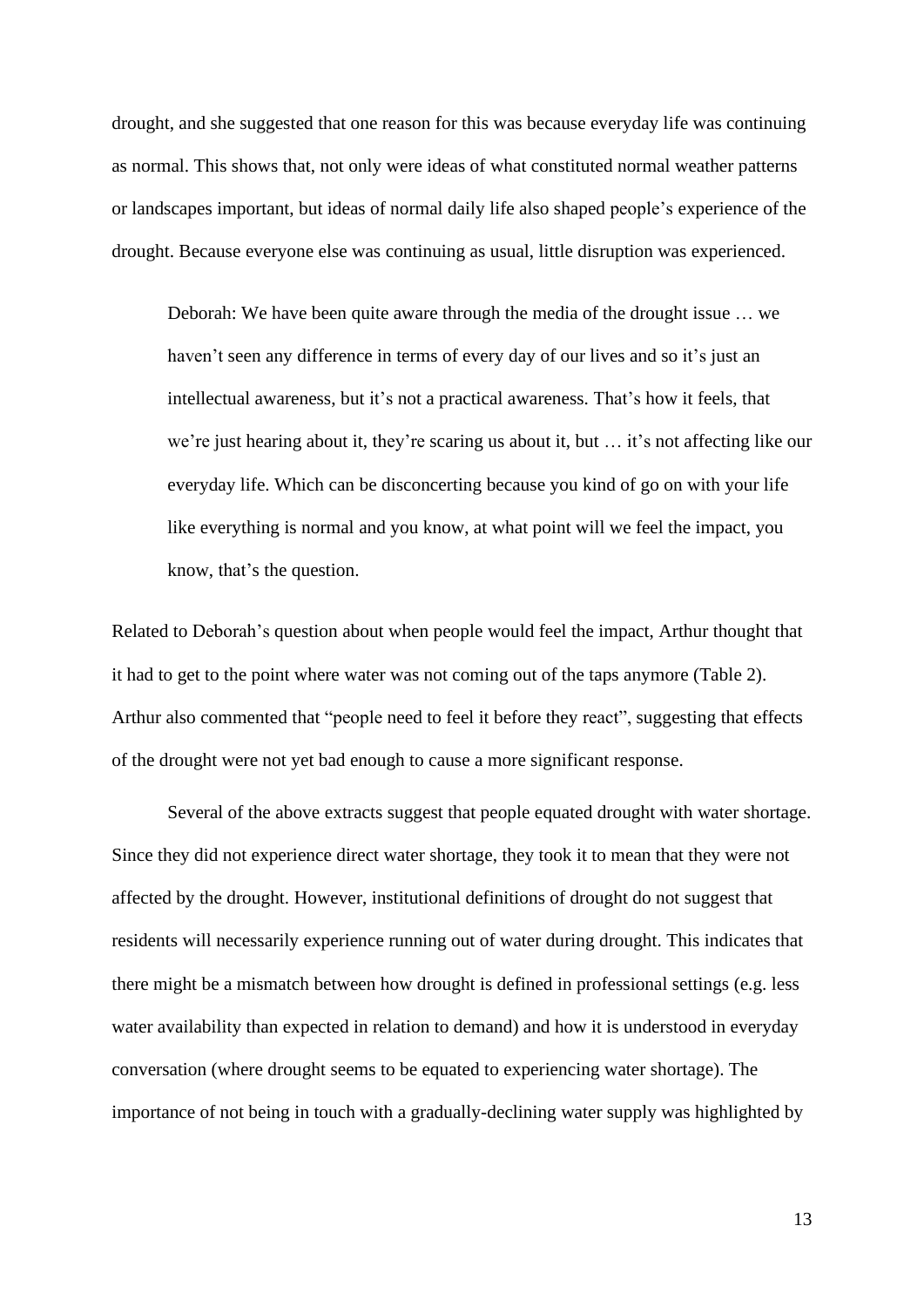Tom (in the Bay Area), in response to a question about whether he was personally affected by the drought.

Tom: No, it's living in a city … (the water is) all piped down here … the city has been living unnaturally since the beginning so, as long as there is enough water in the reservoir, and the reservoir is low, but you know the way the system is set up is that you either have water or you don't, it's not really a question of degree.

Kyle (in eastern California) mentioned that the drought in general had affected tourism because of the lack of snow, yet later he stated that even in this area people (including himself) weren't being directly affected (Table 2). There was sometimes the sense that the drought was worse elsewhere and might get worse in the future. So, although people knew about drought, and even if their local area was being affected, some people seemed to experience the drought as distant. There was thus a sense that people in cities predominantly noticed the drought when they left the city (e.g., through seeing changes in landscape) or learned about it via the media. But even in more directly affected places, there was often reference to the drought having a greater impact 'elsewhere' in the State.

### **Theme 3. Emotional responses**

Experiencing changes in the natural environment evoked different emotional responses, especially fear. Changes in 'normal' landscape and weather patterns were widely perceived as frightening. However, there were also attempts to remain optimistic and hopeful by focussing on positive dimensions to the drought.

**3.1. Fear.** Several people described the changes they were seeing as being "scary". Anna discussed a previous visit to a mountainous region in eastern California.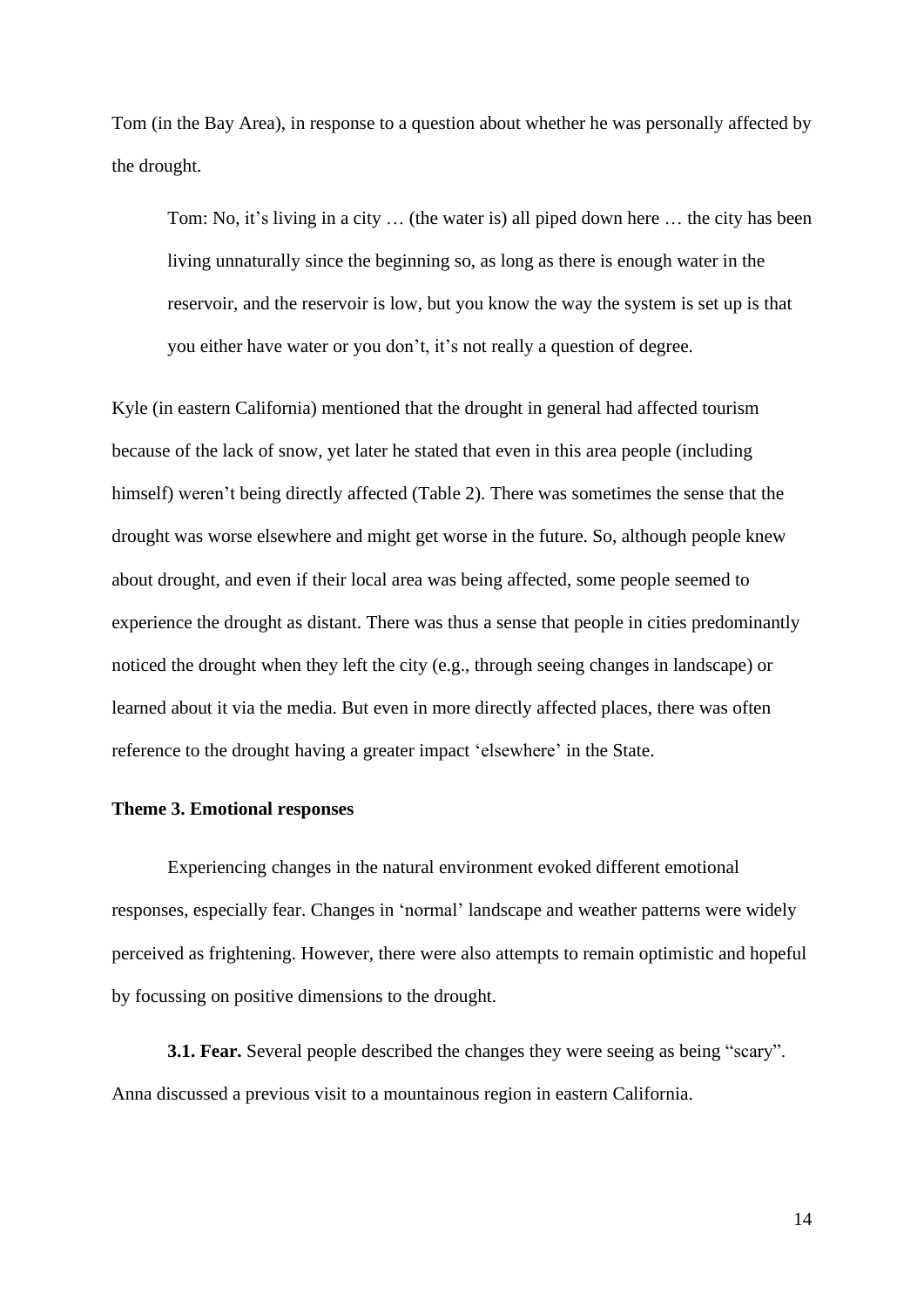Anna: I just looked at the mountains, we couldn't go skiing because it wasn't enough, and we just like went for a walk or something, and I just was like "wow this is really scary".

Another participant described the drying of a lake which she noticed on a car journey from San Francisco up through northern California.

Jane: So there is most definitely a drought happening … Lake Shasta is not a lake anymore … we have seen a decrease over the last couple of years, but this is, it basically looked like a dried up meadow with a tiny, tiny stream coming to it. There is barely any water there at all … rain is such a rare occurrence ... And it feels very miserable and scary actually.

This extract illustrates how people use their direct personal experience to inform and confirm their understanding of the occurrence of a drought. Concern was also raised specifically in relation to the future;

Lennard (Bay Area): It kind of scares me, that's like the future, like water's going to be a real big deal out here.

Tom (Bay Area): There's a sense of foreboding around here, like this isn't right, and this is a real concern, and things could get worse and we are all very worried about it.

**3.2. Optimism**<sup>2</sup> **.** While several people referred to the changes as "scary", one person in a town in northern California weighed up the pros and cons of the drought:

 $2$  Optimism could be argued to be an emotion management strategy to avoid experiencing an unpleasant emotion (Norgaard, 2011).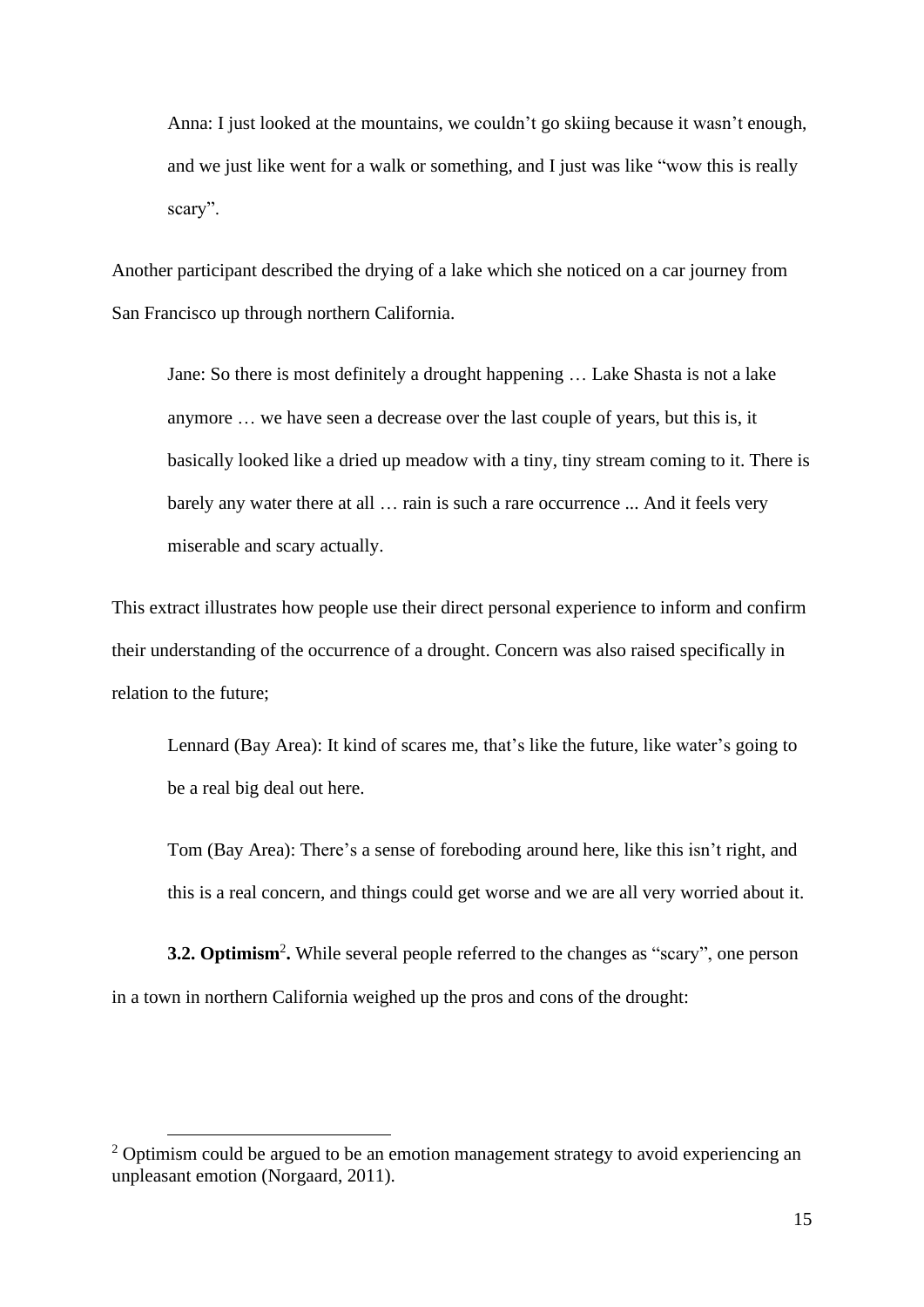Thomas: On the positive side, there's more recreational opportunities in terms of camping, hiking, that sort of thing. On the downside, skiing has really suffered … all the little businesses in town like especially the restaurants … they're not making money, we've actually seen a few that have closed up … So there is an economic effect from the drought … But, on the positive side, the town didn't have to spend any money on snow removal (laughing). And nobody here had to shovel snow for the first time in a long time, which is back breaking intensive work when you're trying to shovel out your driveways and stuff.

Thomas' analysis of advantages and disadvantages and level of optimism are noteworthy, given that he described serious economic impacts, as well as previously mentioning nearby springs running seasonally dry.

#### **Theme 4. Understanding the drought as a social and political phenomenon**

Despite the majority of people stating that they believed there was a drought, some thought there was more to the drought than just a lack of water due to physical changes in nature. Their contestation varied from the argument that there was no drought at all, to milder versions suggesting that there was also a political dimension to the drought. This highlighted that people did not understand the drought purely in terms of natural and physical changes, but also pointed to a social component, concerning the demand and allocation of water.

In some cases the notion that there was still water coming from the taps and that life continued as "normal" meant that people only had an "intellectual awareness" (Deborah, above) of the drought. However, in other cases the absence of a personal water shortage led people to conclude that there was actually no drought. Chleo who worked for a water utility company in eastern California voiced her frustration at people not believing in the drought because they confused experiencing water shortage with drought (Table 3).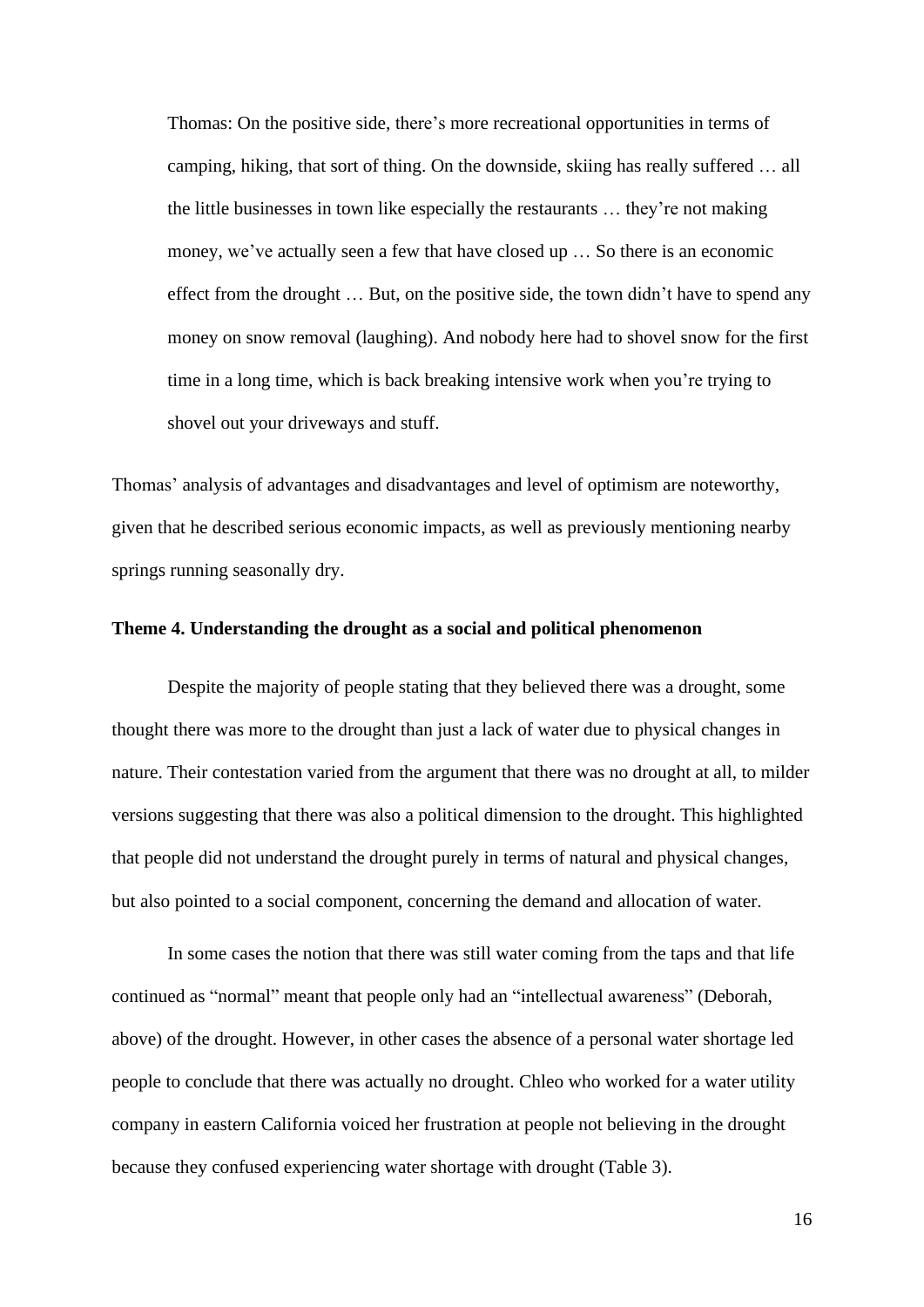Some participants suggested that the severity of the drought was exaggerated and used by politicians for ulterior motives (Rod: "it's being exploited"), although they did not argue that the drought was being 'made up' (Felicia, Bay Area, Table 3). Betty (Bay Area) thought it was implausible that the drought was literally a fabrication of politicians or corporations, but agreed that they might use the situation for profit (Table 3). Another example of people implying a political dimension to the drought was highlighted by signs along the roads in the Central Valley (the agricultural centre of California) that were critical of Governor Brown's approach to the drought.

Rose: I'm trying to remember exactly what the signs say, but they imply that politicians have created the water crisis and that we need to get them to stop it. And there are … quite a few of them up and down the freeway … and there will just be these signs posted "government caused water crisis" you know, "stop" … "water equals jobs", all through, so somebody is putting up those signs, more than one person.

There were also criticisms from other sectors and perspectives regarding the political handling of water allocation (Rod, Table 3). Rod was highly critical of the state government's handling of water, including a specific measure the state was funding:

Rod: Politicians are owned by the big corporations, for instance, there's ... [names], they live in Beverly Hills, they are billionaires … Californians in the cities were told to cut their water consumption on average of 25% because of the drought, (but) the state is allowing people like [names] and others to continue to plant permanent crops like almonds in areas with poisoned ground, over-drafted groundwater, where the ground is actually sinking because they are pumping so much water … and there's no constraints … And again it's a classic example of the corporations and the wealthy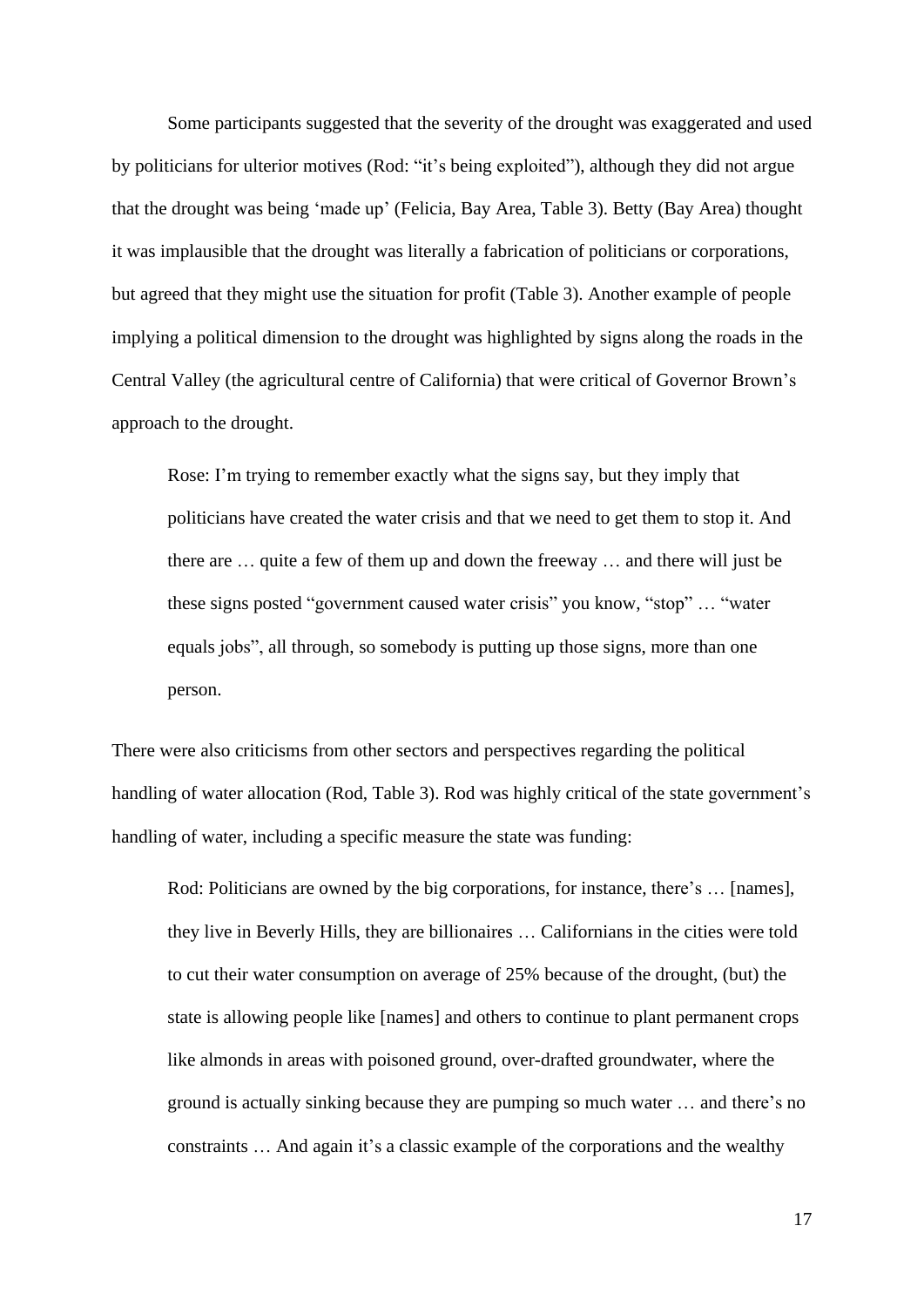people buying the politicians … It's a very, very corrupt system and it's very discouraging.

This extract illustrates the awareness that some Californians had of large-scale water use in agriculture and the state's relationship with 'big' agriculture. Another example of contestation of the handling of the drought (but not the drought itself) related to the individualised approach of water conservation. Jane suggested that individuals were being targeted as the culprits for bad water practices when she thought that fracking and 'big' agriculture made the real difference (Table 3). How the drought is understood is important because people's interpretations influence their views on appropriate responses. One example of this is how different water interests were sometimes constructed as opposite and mutually exclusive. In response to the question of what he thought should be done to better prepare for droughts in the future, Martin (Bay Area) proposed increasing storage capacity, but said that this would cause conflict with environmentalists (Table 3). Martin's assumption seemed to be that there was not enough water for everyone (water scarcity) and therefore he saw an 'inherent conflict' in water distribution. He was in favour of prioritising farmers and cities and increased water storage over the preservation of landscape and fish supplies. These contrasting claims concerning the cause of and solutions to the drought highlighted the political nature of what is sometimes framed and understood as a merely physical phenomenon.

#### **Theme 5. Marginalised experiences of the drought**

Finally, there were effects and experiences of the drought which were not commonly acknowledged or mentioned. There were some people who were being affected more severely than were others and whose predicament seemed to receive little attention. For example, there were low-income, mostly Latina/o, farm-working communities in the Central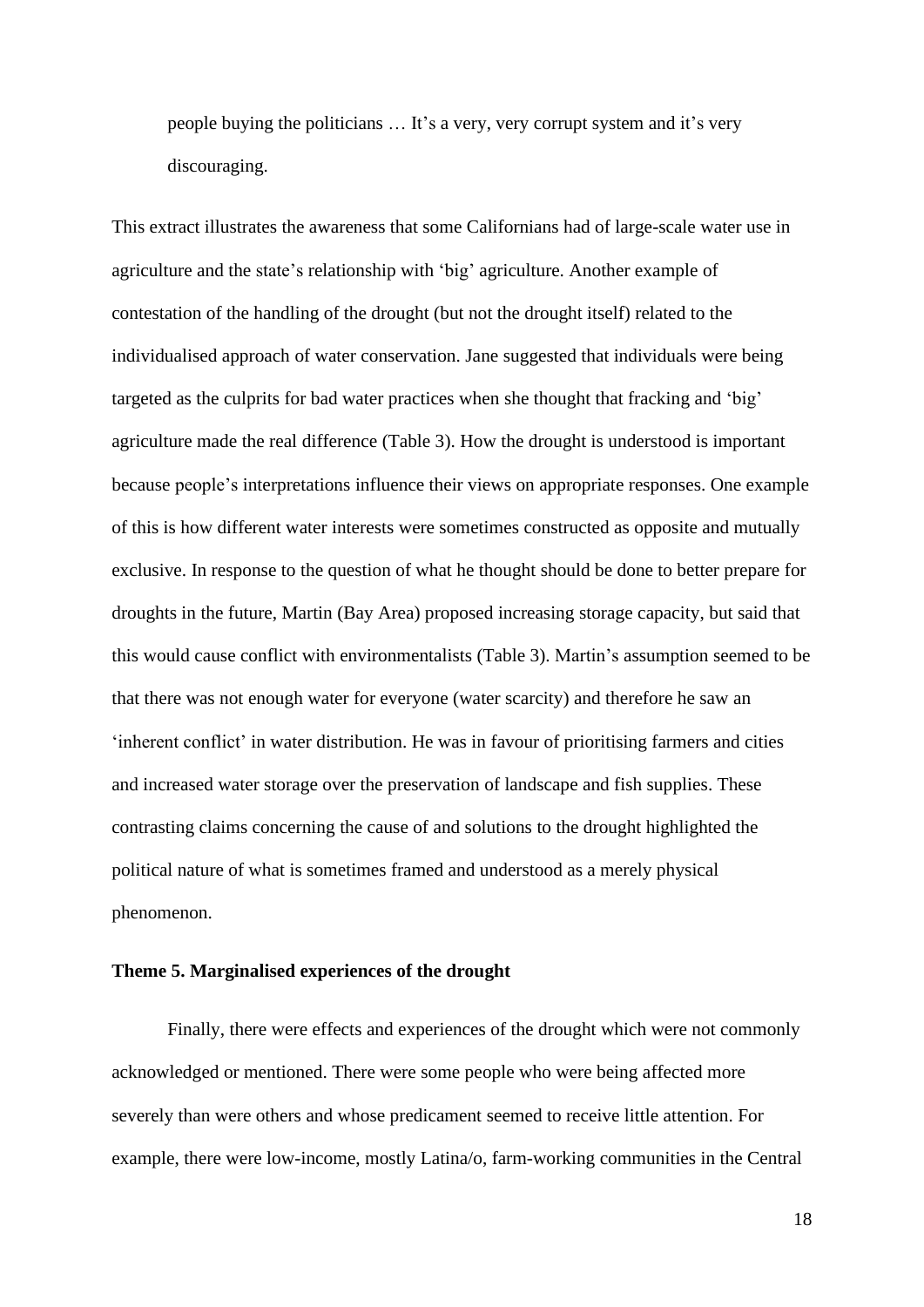Valley who had actually run out of water. Two women working for a water utility company mentioned the water problems in the Central Valley, which existed prior to - but were exacerbated by - the drought.

Lucy: In the Central Valley people don't have access to safe drinking water … their groundwater is contaminated … people have to drink bottled water. They don't have the luxury of going to their tap to drink … California, one of the most developed economies of the world … people don't have access to safe drinking water … it goes back to how water has been used: land uses.

Further, one of the springs that was running dry seasonally (mentioned by Thomas) is a sacred site for one of the Native American tribes (personal communication, Norgaard, 2016). One person mentioned another example of how Native Americans were impacted by the drought through the decline in salmon populations due to low water levels and water management practices by the state.

Rod: On the Trinity and Klamath rivers we have Indian tribes over there that have rights to catch half of the fish, so if those fish go extinct, you're talking a cultural change to those tribes.

Factors such as location, infrastructure, social, economic and cultural status and sources of information influenced how people were affected by and understood the drought.

# **4. Discussion**

Ideas of normality and perceptions of time are relevant to people's understanding of drought. The passage of time can influence people's interpretation of what is normal; for example, when people have experienced previous droughts, they are potentially less inclined to view droughts as unusual. Perceptions of normality and change also depended on location,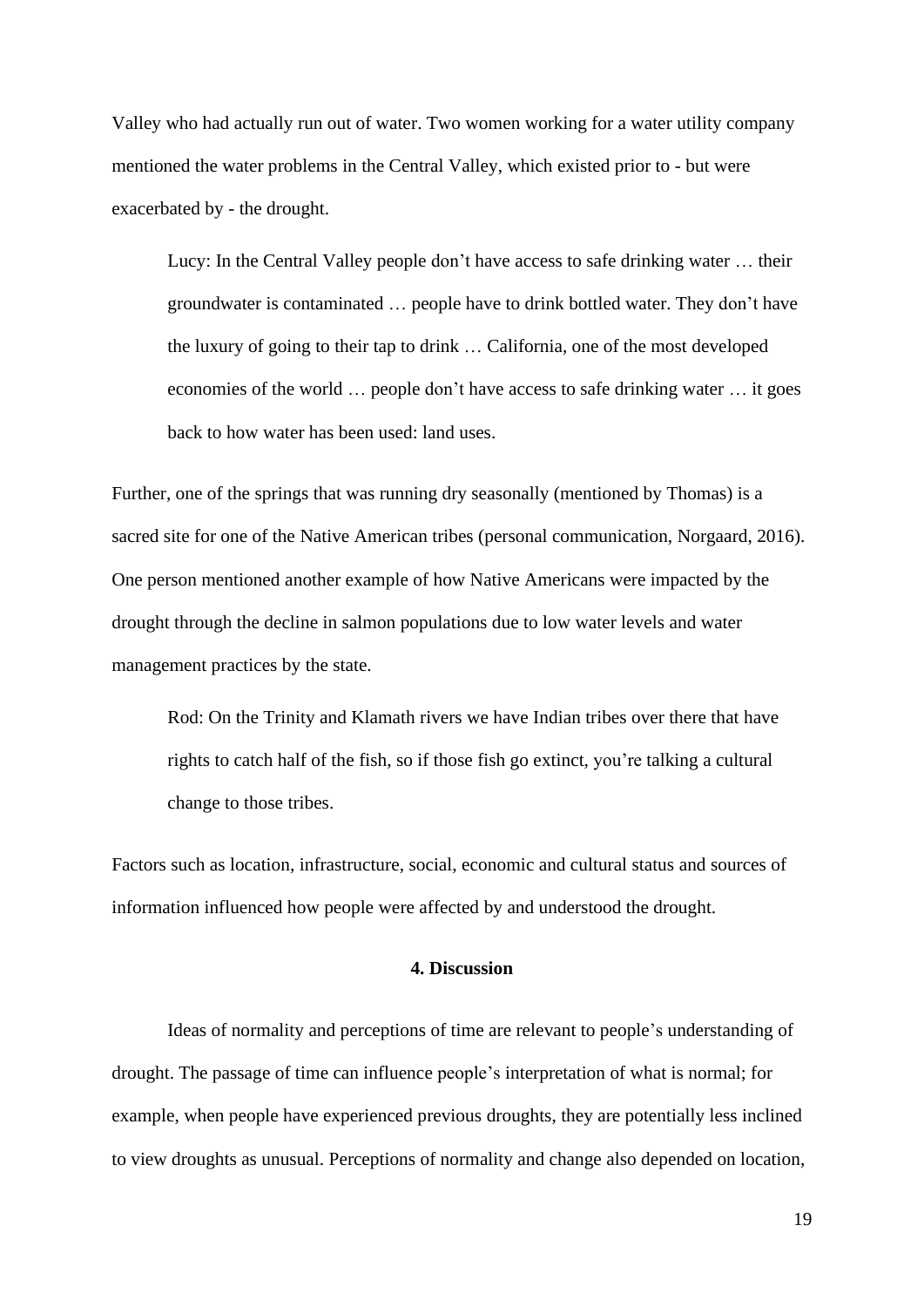e.g., what was considered 'normal' in LA was based on an existing awareness of dryness in that area. Thus, it could be argued that the way city life is arranged, it renders the lack of water and dryness invisible, at least in some places (cf. Ruddell, Harlan, Grossman-Clarke & Chowell, 2012). The combination of city infrastructure which provided water and narratives that rendered California's dryness to be normal, appear to result in a situation where people can continue to have and see water without feeling threatened by a discourse of lack of water.

#### **Location and perceived distance of drought**

In some areas people observed changes in their immediate environment, for example in weather patterns and the landscape. Almost everyone agreed that in recent years there had been noticeable changes, which ranged from the loss of 'luxury' recreational activities (such as skiing), to the reduction in available sources of water (springs, reservoirs and wells running low).

Consistent with Armah et al. (2015), the present findings challenge the suggestion that inaction on climate change is due to its distance in time and location. Climate change and its impacts are not consistently distant (in time and space), although perceptions of distance can be socially created (Gamson, 1992; Norgaard, 2011). Zerubavel (2006) and Norgaard (2011) have suggested that collective silence and ignoring occur at a societal, rather than just an individual, level. Even the more local occurrence of drought was not consistently perceived as close, relevant and real because the perception of this occurrence was influenced by other factors. For example, cities' water infrastructures were mentioned as to why some people only experienced the drought intellectually and did not feel affected by the drought. These findings stand in contrast to suggestions that concern about water is directly linked to water availability in the region (e.g., Evans et al., 2015). Despite aridity, people in LA, for example, still had access to water and did not report being more concerned about the drought than did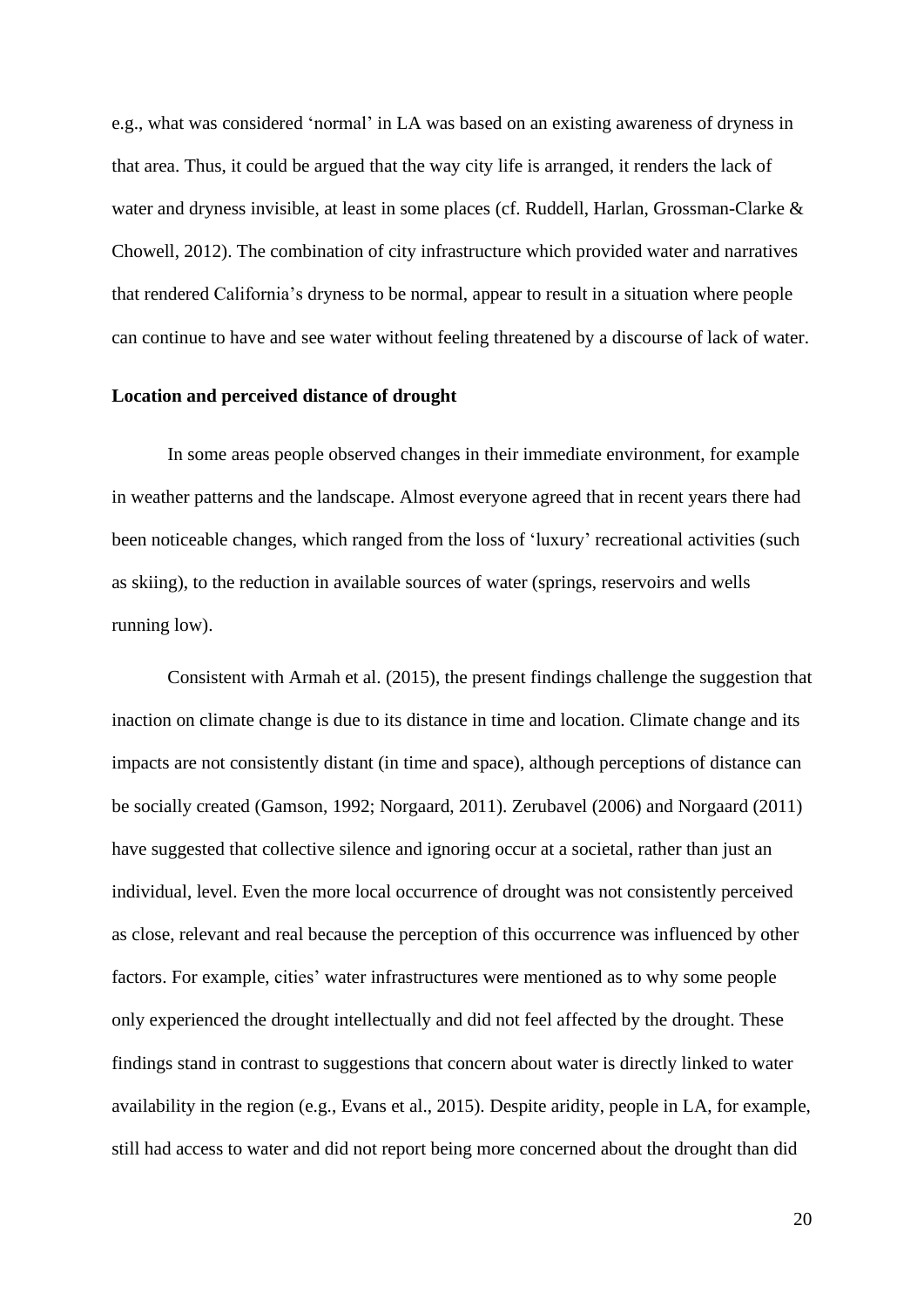people elsewhere in California. Accordingly, the complex relationship between, on the one hand, precipitation and temperature changes and, on the other, concern about drought or access to water, is moderated by factors such as water infrastructure and ideas of 'the normal', not simply levels of precipitation in a given region.

#### **Emotions**

In line with previous research on emotional reactions to environmental change, some participants described emotional responses to the drought (Norgaard, 2006, 2011; Pearce et al., 2010; Petrasek MacDonald, Harper, Cunsolo Willox, Edge & Rigolet Inuit Community Government, 2013). For example, there was some indication that people reacted emotionally to the visual experience of a changing landscape, which served as confirmation of what they already 'knew' about the drought from news coverage. It has been suggested that people's judgements and opinions are influenced by affective factors that are often unacknowledged in the broader literature on decision-making. Slovic, Finucane, Peters and MacGregor (2002), for example, have proposed an 'affect heuristic' whereby people use their own affective responses as an important cue that drives their decisions. Affective processes, in turn, are highly influenced by mental 'imagery'; states of affairs that do not conjure up any imagery (e.g., rather abstract notions of drought) may be less likely to elicit affective responses and subsequently less likely to influence decision making. On the other hand, states of affairs that are associated with a strong imagery (e.g., absence of snow cover on a mountain range) are more likely to elicit strong affective reactions and are more likely to influence processes of judgement.

# **Sources of information**

Several participants mentioned knowing about the drought through media coverage, highlighting that people not only relied on their direct experience, but also on media to gain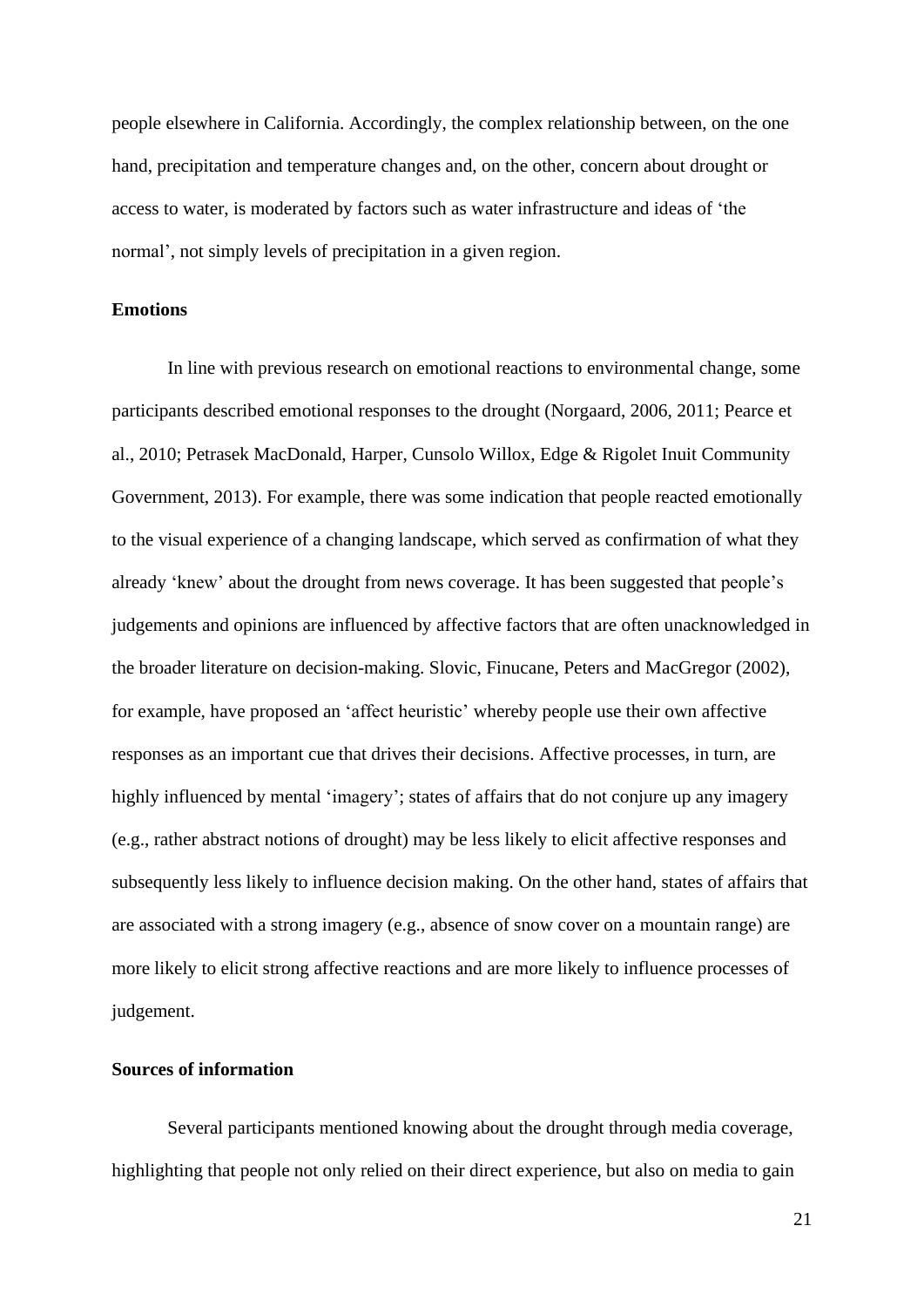understanding of the drought. Gamson (1992) examined the influence of experiential knowledge (e.g., personal experiences and those of close others), popular wisdom (e.g., shared knowledge in a particular subculture) and media discourse, on people's constructions of proximity and the meaning of an issue. He argued that whether or not an issue touches people's daily lives and has personal relevance is not an intrinsic property of the issue, but depends on how it is framed and interpreted. In the present research, some city dwellers who neither personally saw the changes in landscape, nor felt personally affected, described feeling "isolated" from the drought. Hearing about it on the news did not necessarily suffice to make it 'real' or 'close'.

The issues at stake in media representations of drought parallel many of the broader issues surrounding the framing of climate change. The broader attention given to climate change issues in the media (Boykoff & Yulsmann, 2013; Olausson & Berglez, 2014) and the different ways of framing climate change issues within the media are widely acknowledged as critical to public responses (Broadbent et al., 2016; Olausson & Berglez, 2014), since the media are an important source of information on climate change (Boykoff & Yulsmann, 2013). Consequently, it has been suggested that the low priority given to the importance of climate change by many members of the general public might be rectified by framing climate change issues in different ways (e.g. Nisbet, 2010): for example, by emphasizing its deleterious economic consequences and the moral injustice of burdening future generations with those consequences. However, the relationship between media frames and people's behaviour should not be oversimplified (Boykoff, 2011; Boykoff & Yulsmann, 2013).

## **Social construction of scarcity and environmental issues**

Some participants viewed the drought and its impact partly as a political and social phenomenon, rather than simply an environmental one. The findings regarding the social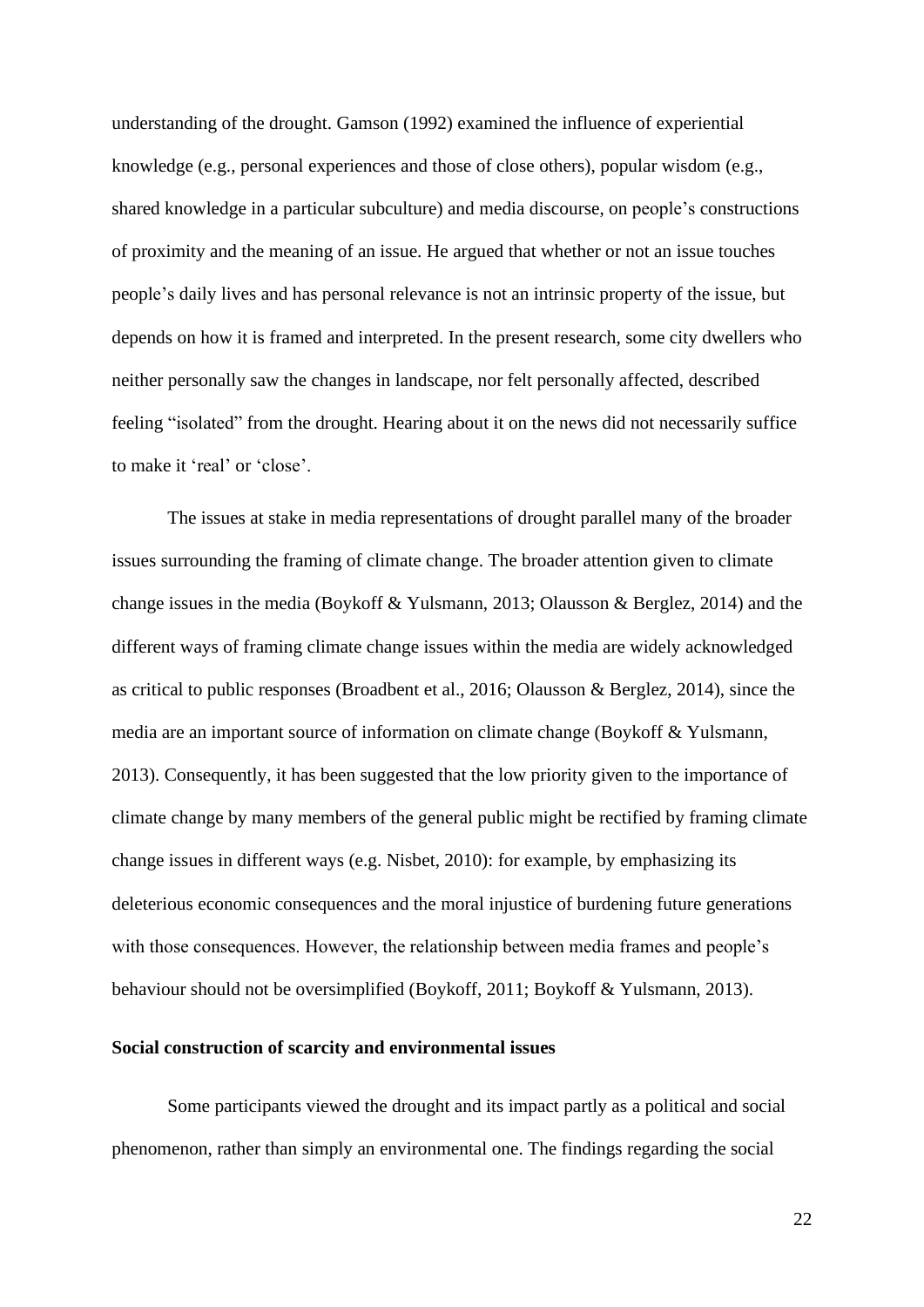contestation of water management and on the influence of political decisions on water availability, correspond to the notion that water management is inherently political (Mollinga, 2008). Discourses of natural scarcity may be one way of depoliticising and naturalising a conflict, rather than looking at its social and political origins (such as power relations which influence access to resources and distribution). Selby and Hoffmann (2014) pointed to the importance of policy, politics and economic structures in determining how valuable a resource is deemed, rather than conflicts being driven by the relative abundance or scarcity of a given resource. In California too, notions of water 'scarcity', the extent of drought and the political handling of water were frequently challenged and debated.

The way in which drought was construed in California was important because it influenced how it was responded to, publicly and politically. Gamson (1992) noted the impact of omissions on the framing of an issue. For example, not many participants seemed to know about, or mention, low-income farm-working communities' water problems or the effects of water practices on Native American communities. This resonates with Zerubavel's (2006) work examining collective silence and omissions, since attentional processes influence perceptions of relevance.

Future research could usefully investigate how certain communities are being affected more by drought than are others, because of how the impact of drought is related to social and economic status. Additionally, it would be beneficial to examine how perceptions of drought and water shortage influence people's water usage, and how these effects are moderated by social and economic factors, as well as by media representations.

In this research we have outlined how drought is not consistently perceived as either close or distant, real or abstract (see also Callison, 2014; Gamson, 1992; Norgaard, 2011), but how different meanings are actively constructed depending, for example, on the surrounding infrastructure and landscapes, personal experience, the media and broader social reactions to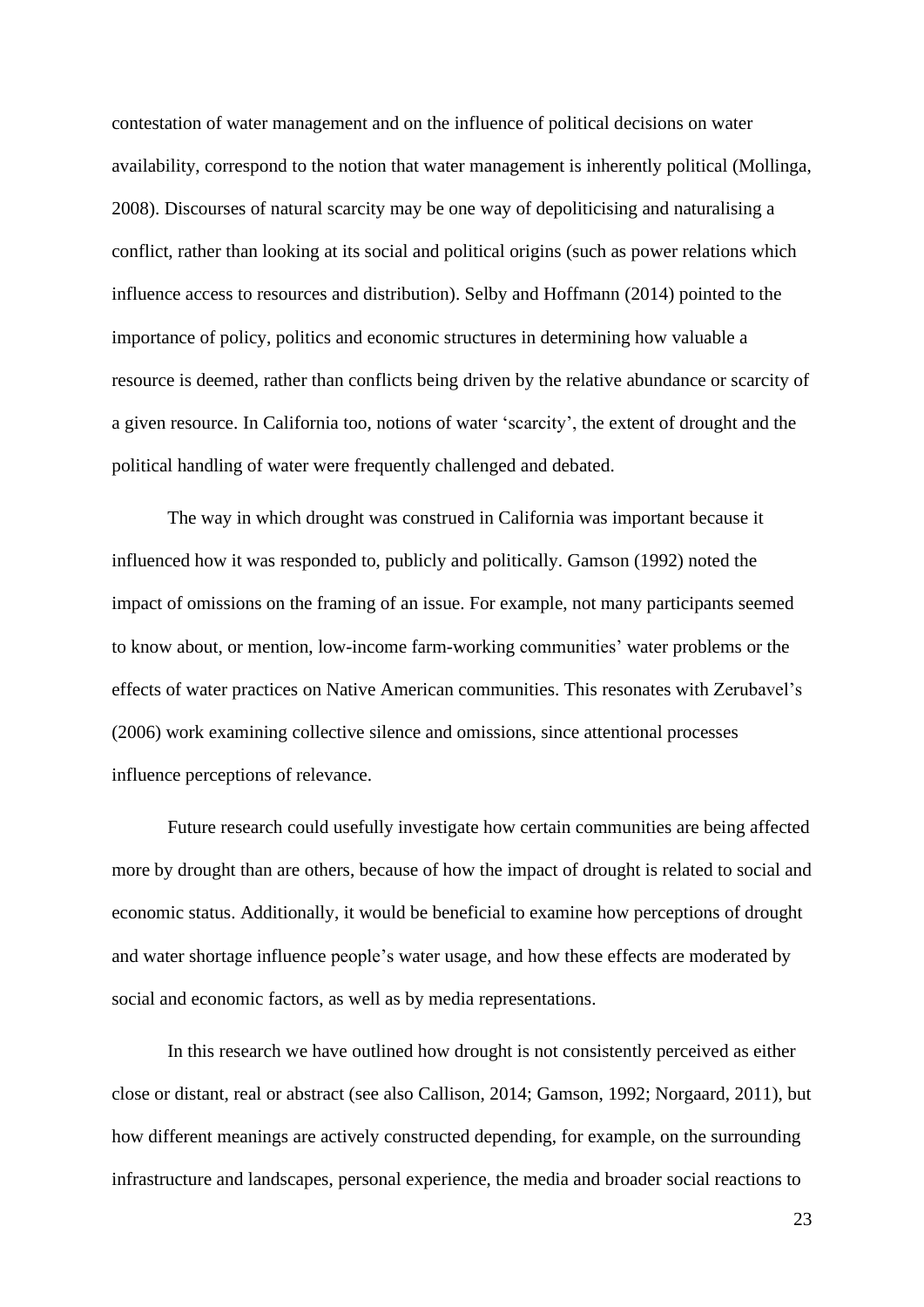drought. Climate change and drought are not inherently distant or abstract, instead it depends how their features are experienced and communicated.

To conclude, it could be important to have increased media coverage on the link between local events, such as the drought in California, and climate change (Allsop, 2018), as well as covering marginalised experiences of the drought to increase awareness and support. Further, drought policies are likely to be critically examined by members of the public who do not treat drought as a purely natural phenomenon but question the political handling of water management. Since we need to avoid overgeneralising the findings of our research, we have to tread carefully in suggesting direct policy implications of the emerging themes that we have identified. However, what is apparent is that people will interpret the same climate events in different ways and that these different interpretations may well influence different responses to those climate events and related policies. At the same time as acknowledging the multifarious ways in which climate events are framed and construed, we need to be aware both of the broader social influences on the content of those frames (e.g., Boykoff & Yulsmann, 2013) and the complex relationship between those frames and public responses to climate events and climate change.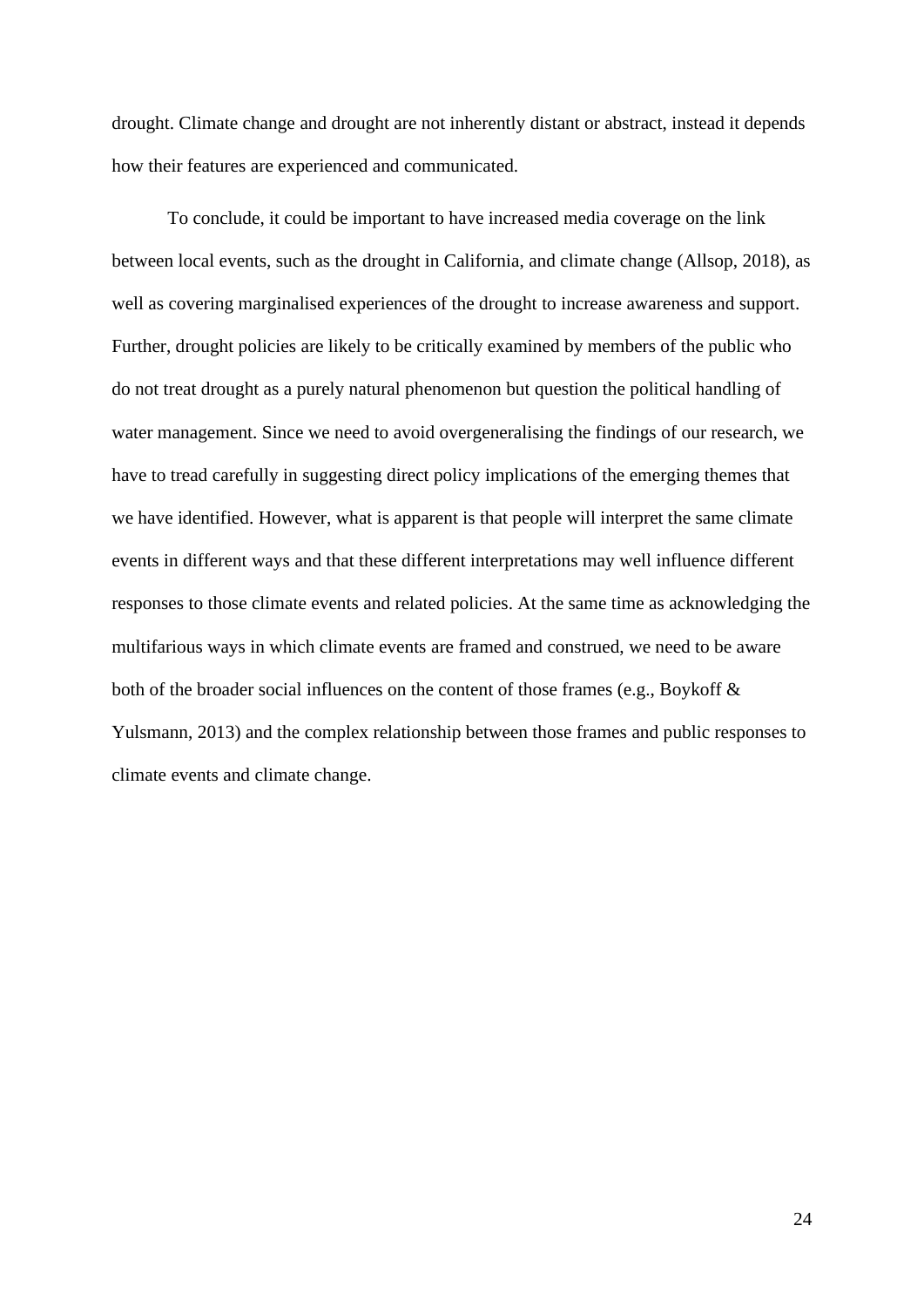#### **References**

Abbott, D. & Wilson, G. (2015). *The Lived Experience of Climate Change*. London, UK: Springer.

AghaKouchak, A., Cheng, L., Mazdiyasni, O., & Farahmand, A. (2014). Global warming and changes in risk of concurrent climate extremes: Insights from the 2014 California drought. *Geophys. Res. Lett.*, *41*(24), 8847-8852. http://dx.doi.org/10.1002/2014gl062308

- Alston, M. (2006). 'I'd like to just walk out of here': Australian women's experience of drought. *Sociologia Ruralis*, *46*(2), 154-170. http://dx.doi.org/10.1111/j.1467- 9523.2006.00409.x
- Anderson, D. (2009). Enduring drought then coping with climate change: Lived experience and local resolve in rural mental health. *Rural Society*, *19*(4), 340-352. http://dx.doi.org/10.5172/rsj.351.19.4.340
- Armah, F., Yengoh, G., Luginaah, I., Chuenpagdee, R., Hambati, H., & Campbell, G. (2015). Monitored versus experience-based perceptions of environmental change: Evidence from coastal Tanzania. *Journal Of Integrative Environmental Sciences*, *12*(2), 119- 152. http://dx.doi.org/10.1080/1943815x.2015.1017505
- (Authors anonymised, 2018). *The influence of personal experience of the California drought in 2015 on views of climate change.* Manuscript in preparation**.**
- Blennow, K., Persson, J., Tomé, M., & Hanewinkel, M. (2012). Climate change: Believing and seeing implies adapting. *Plos ONE*, *7*(11), e50182. http://dx.doi.org/10.1371/journal.pone.0050182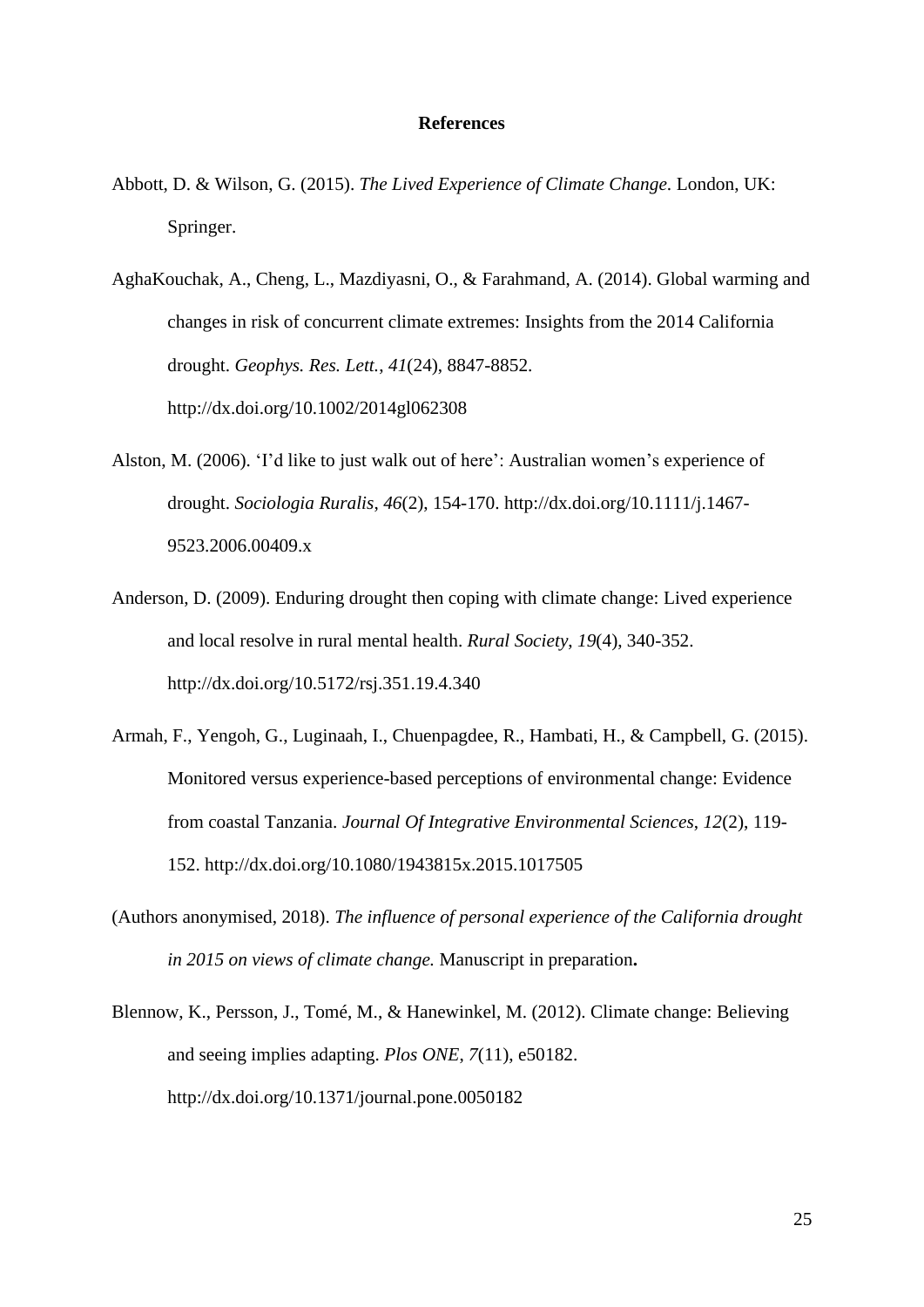- Braun, V. & Clarke, V. (2006). Using thematic analysis in psychology. *Qualitative Research In Psychology*, *3*(2), 77-101. http://dx.doi.org/10.1191/1478088706qp063oa
- Callison, C. (2014). *How Climate Change Comes to Matter: The Communal Life of Facts.* Durham, NC: Duke University Press.
- Capstick, S.B., Demski, C.C., Sposato, R.G., Pidgeon, N.F., Spence, A., & Corner, A. (2015). *Public perceptions of climate change in Britain following the winter 2013/2014 flooding*. Understanding Risk Research Group Working Paper 15-01, Cardiff University, Cardiff, UK.
- Cayan, D. R., Das, T., Pierce, D. W., Barnett, T. P., Tyree, M., & Gershunov, A. (2010). Future dryness in the southwest US and the hydrology of the early 21st century drought. *Proceedings Of The National Academy Of Sciences*, *107*(50), 21271-21276. http://dx.doi.org/10.1073/pnas.0912391107
- Cook, B. I., Ault, T. R., & Smerdon, J. E. (2015). Unprecedented 21st century drought risk in the American Southwest and Central Plains. *Science Advances*, *1*(1), e1400082. http://dx.doi.org/10.1126/sciadv.1400082
- Diffenbaugh, N., Swain, D., & Touma, D. (2015). Anthropogenic warming has increased drought risk in California. *Proceedings Of The National Academy Of Sciences*, *112*(13), 3931-3936. http://dx.doi.org/10.1073/pnas.1422385112
- Elliott, R. & Timulak, L. (2005). Descriptive and interpretive approaches to qualitative research. In J. Miles & P. Gilbert (Eds.), *A Handbook of Research Methods for Clinical and Health Psychology* (1st Edition) (pp. 147-160). Oxford, UK: Oxford University Press.
- Evans, J., Calabria, J., Borisova, T., Boellstorf, D., Sochacka, N., Smolen, M., Mahler, R., & Risse, L. (2015). Effects of local drought condition on public opinions about water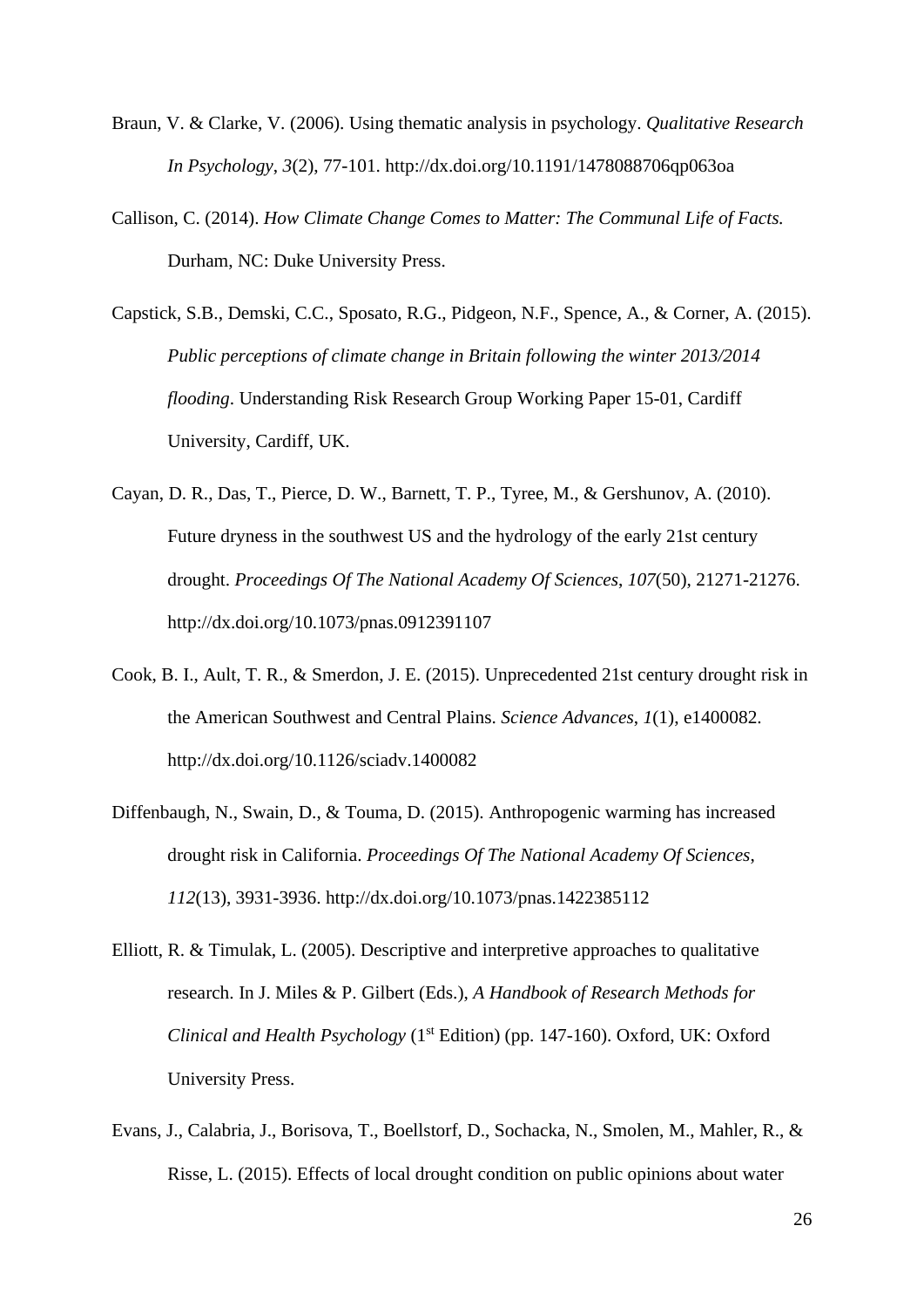supply and future climate change. *Climatic Change*, *132*(2), 193-207. http://dx.doi.org/10.1007/s10584-015-1425-z

Executive order (2015). Retrieved on 09.07.16 from https://www.gov.ca.gov/docs/4.1.15\_Executive\_Order.pdf

Gamson, W. (1992). *Talking Politics.* Cambridge, UK: Cambridge University Press.

Giddens, A. (2011). *The Politics of Climate Change.* Cambridge, UK: Polity Press.

- Gleick, P. (2017). Impacts of California's five-year (2012-2016) drought on hydroelectricity generation. Pacific Institute.
- Griffin, D. & Anchukaitis, K. (2014). How unusual is the 2012-2014 California drought?. *Geophys. Res. Lett.*, *41*(24), 9017-9023. http://dx.doi.org/10.1002/2014gl062433
- Klein, N. (2014). *This Changes Everything: Capitalism Vs. the Climate.* New York: Simon & Schuster.

Knowles, D. & Durisin, M. (2015, April 5<sup>th</sup>). Jerry Brown: California drought shows 'climate change is not a hoax'. Retrieved on 03.10.16 from http://www.bloomberg.com/politics/articles/2015-04-05/jerry-brown-californiadrought-shows-climate-change-not-a-hoax

Koch, M. (2011). *Capitalism and Climate Change*. Basingstoke, UK: Palgrave Macmillan.

Leiserowitz, A., Feinberg, G., Howe, P., & Rosenthal, S. (2013). *Climate change in the American mind: A focus on California, Colorado, Ohio, and Texas.* Yale University. New Haven, CT: Yale Project on Climate Change Communication. Retrieved on 08.07.16 from http://climatecommunication.yale.edu/wpcontent/uploads/2016/02/2013\_10\_Climate-Change-in-the-American-Mind.pdf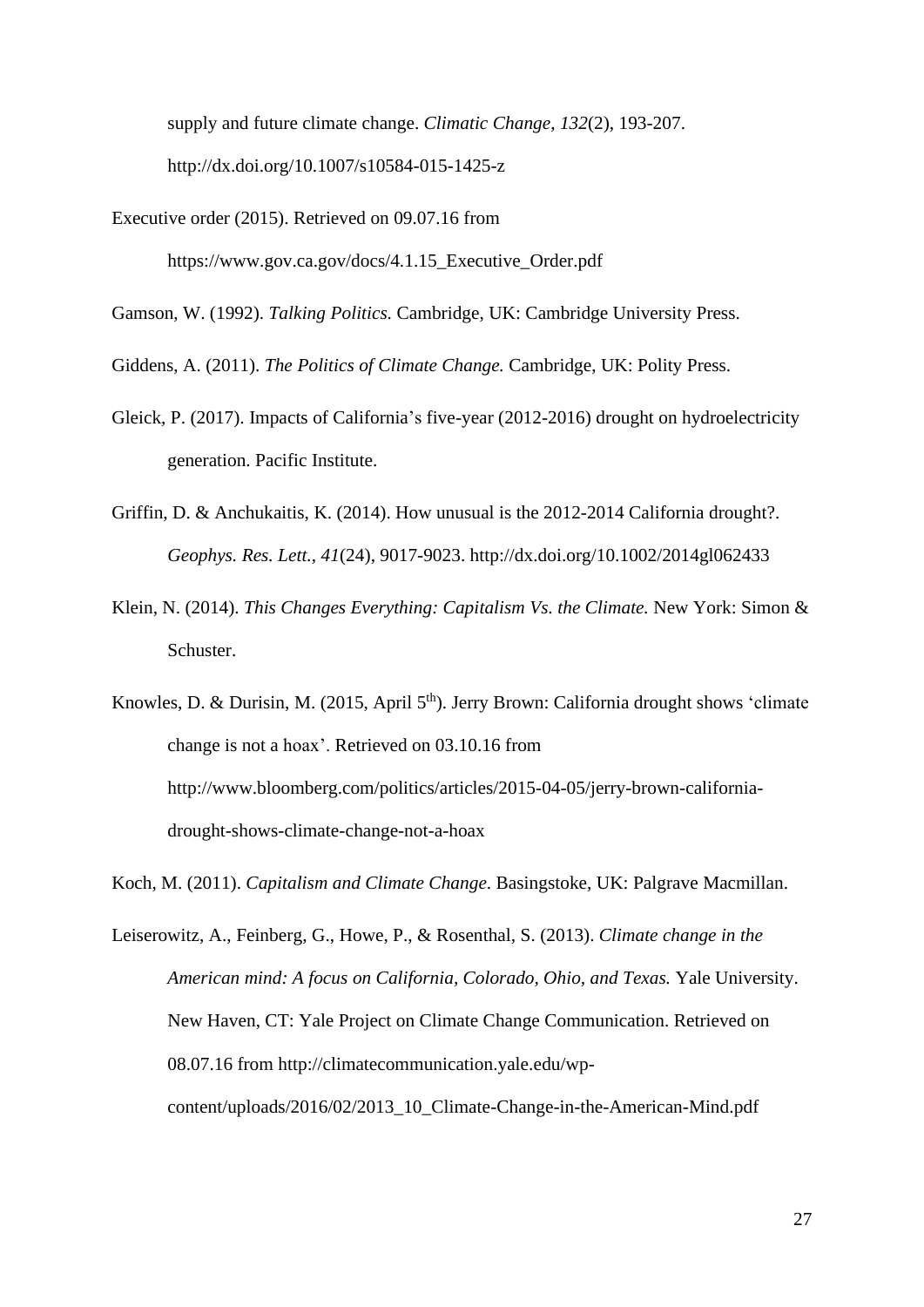Leiserowitz, A., Maibach, E., Roser-Renouf, C., & Hmielowski, J. D. (2012). *Extreme weather, climate & preparedness in the American mind.* Yale University and George Mason University. New Haven, CT: Yale Project on Climate Change Communication. Retrieved on 07.07.16 from http://environment.yale.edu/climate/files/Extreme-Weather-Climate-Preparedness.pdf

Mann, M. & Gleick, P. (2015). Climate change and California drought in the 21st century. *Proceedings Of The National Academy Of Sciences*, *112*(13), 3858-3859. http://dx.doi.org/10.1073/pnas.1503667112

- Mollinga, P. P. (2008). Water, politics and development: Framing a political sociology of water resources management. *Water Alternatives*, *1*(1), 7-23.
- Norgaard, K. M. (2006). "People want to protect themselves a little bit": Emotions, denial, and social movement nonparticipation. *Sociological Inquiry*, *76*(3), 372-396. http://dx.doi.org/10.1111/j.1475-682x.2006.00160.x

Norgaard, K. M. (2011). *Living in Denial*. Cambridge, Mass.: MIT Press.

- Pearce, M., Willis, E., Mamerow, L., Jorgensen, B., & Martin, J. (2012). A rural-urban divide? Attitudinal differences towards water restrictions in south Australia. *Australasian Journal of Regional Studies*, *18*(3), 392-419.
- Pearce, M., Willis, E., Wadham, B., & Binks, B. (2010). Attitudes to drought in outback communities in south Australia. *Geographical Research*, *48*(4), 359-369. http://dx.doi.org/10.1111/j.1745-5871.2009.00639.x
- Petrasek MacDonald, J., Harper, S., Cunsolo Willox, A., Edge, V., & Rigolet Inuit Community Government (2013). A necessary voice: Climate change and lived experiences of youth in Rigolet, Nunatsiavut, Canada. *Global Environmental Change*, *23*(1), 360-371. http://dx.doi.org/10.1016/j.gloenvcha.2012.07.010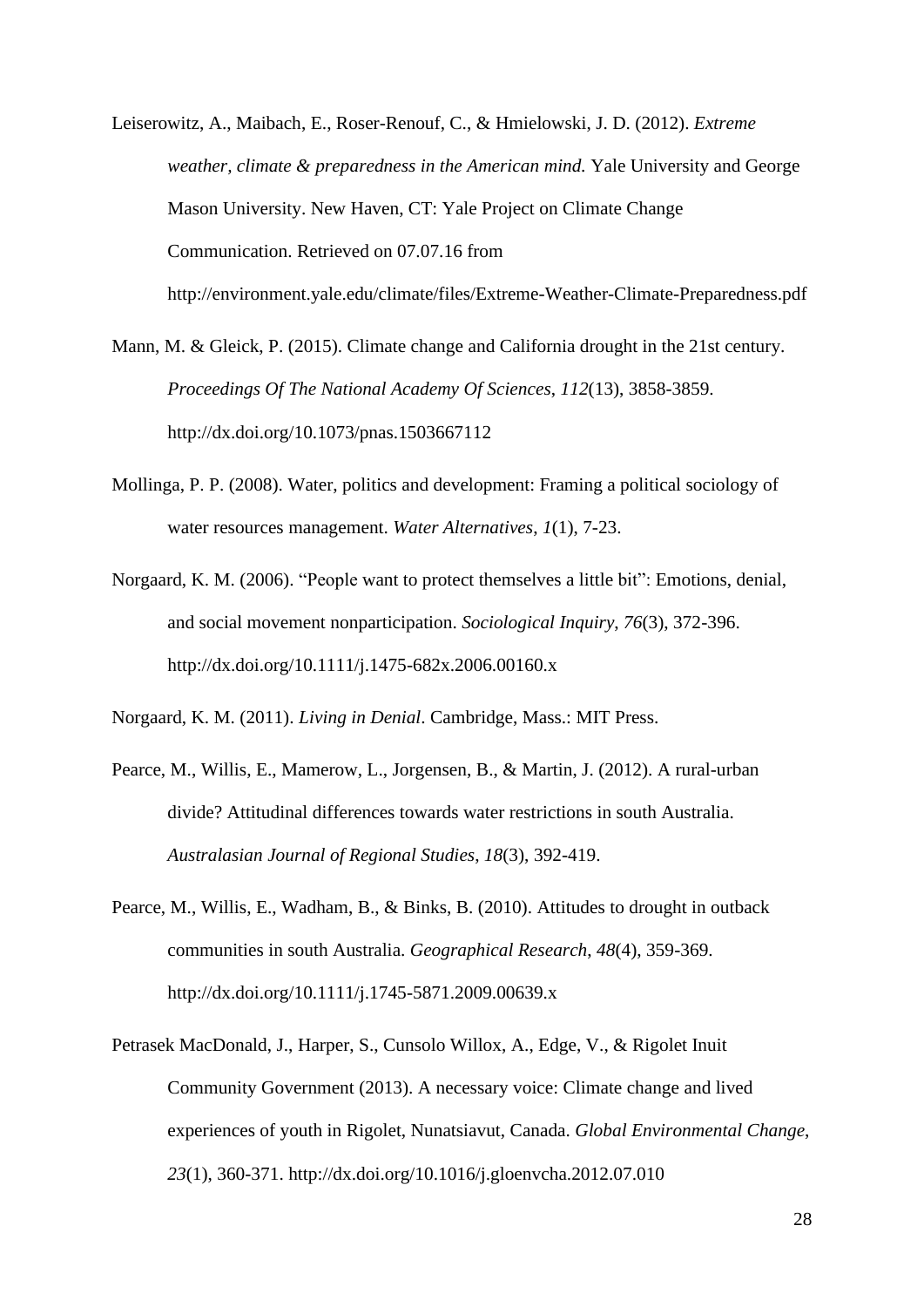Reisner, M. (1986). *Cadillac Desert*. New York, N.Y.: Viking.

- Ruddell, D., Harlan, S., Grossman-Clarke, S., & Chowell, G. (2012). Scales of perception: Public awareness of regional and neighborhood climates. *Climatic Change*, *111*(3-4), 581-607. http://dx.doi.org/10.1007/s10584-011-0165-y
- Selby, J. & Hoffmann, C. (2014). Beyond scarcity: Rethinking water, climate change and conflict in the Sudans. *Global Environmental Change*, *29*, 360-370. http://dx.doi.org/10.1016/j.gloenvcha.2014.01.008
- Slovic, P., Finucane, M., Peters, E., & MacGregor, D. G. (2002). The affect heuristic. In T. Gilovich, D. Griffin, & D. Kahneman (Eds.), *Heuristics and Biases: The Psychology of Intuitive Judgment* (pp. 397-420). New York: Cambridge University Press.
- State Water Resources Control Board (n.d.). Adopted text of emergency regulation, Article 22.5 Drought emergency water conservation. Retrieved on 19.04.16 from http://www.waterboards.ca.gov/water\_issues/programs/conservation\_portal/docs/eme rgency\_reg/final\_reg\_enacted.pdf
- Swim, J., Clayton, S., Doherty, T., Gifford, R., Howard, G., Reser, J., Stern, P., & Weber, E. (2009). *Psychology and global climate change: addressing a multi-faceted phenomenon and set of challenges*. A Report by the American Psychological Association's Task Force on the Interface between Psychology and Global Climate Change. Retrieved on 07.07.16 from

http://www.apa.org/science/about/publications/climate-change-booklet.pdf

UNFCCC (1992). Retrieved on 23.02.18 from

https://unfccc.int/resource/docs/convkp/conveng.pdf

Wang, S., Hipps, L., Gillies, R., & Yoon, J. (2014). Probable causes of the abnormal ridge accompanying the 2013-2014 California drought: ENSO precursor and anthropogenic